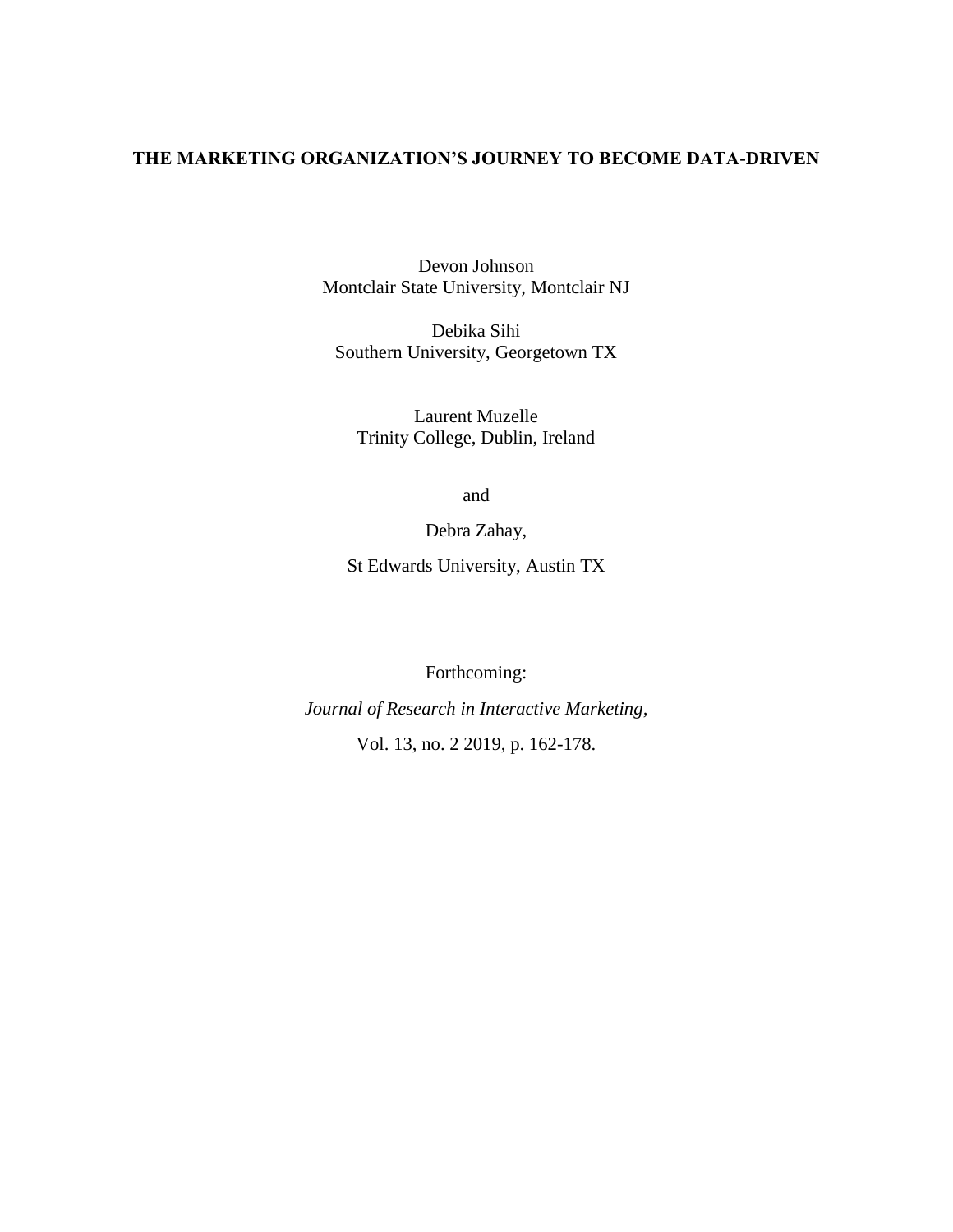# **THE MARKETING ORGANIZATION'S JOURNEY TO BECOME DATA-DRIVEN**

## **Abstract**

**Purpose** – This article seeks to improve understanding of data-driven marketing by examining the experiences of managers implementing big data analytics in the marketing function. Through a series of research questions, this exploratory study seeks to define what big data analytics means in marketing practice. It also seeks to uncover the challenges and identifiable stages of big data analytics implementation.

**Design/Methodology/Approach** – Fifteen open-ended depth interviews were conducted with marketing and analytics executives in a variety of industries in Ireland and the United States. Interview transcripts we subjected to open coding and axial coding to address the research questions.

**Findings** – The study reveals that managers consider marketing big data analytics to be a series of tools and capabilities used to inform product innovation and marketing strategy-making processes and to defend the brand against emerging risks. Additionally, the study reveals that big data analytics implementation is championed at different organizational levels using different types of dynamic learning capabilities, contingent on the champion's stature within the organization.

**Originality/value** – From the qualitative analysis it is proposed that marketing departments undergo five stages of big data analytics implementation, which are: *sprouting*, *recognition*, *commitment*, *culture shift* and *data-driven marketing*. Each stage identifies key characteristics and potential pitfalls to be avoided and provides advice to marketing managers on how to implement big data analytics.

**Keywords** – Data analytics, business intelligence, customer analytics, customer data management, data mining.

Paper type Research paper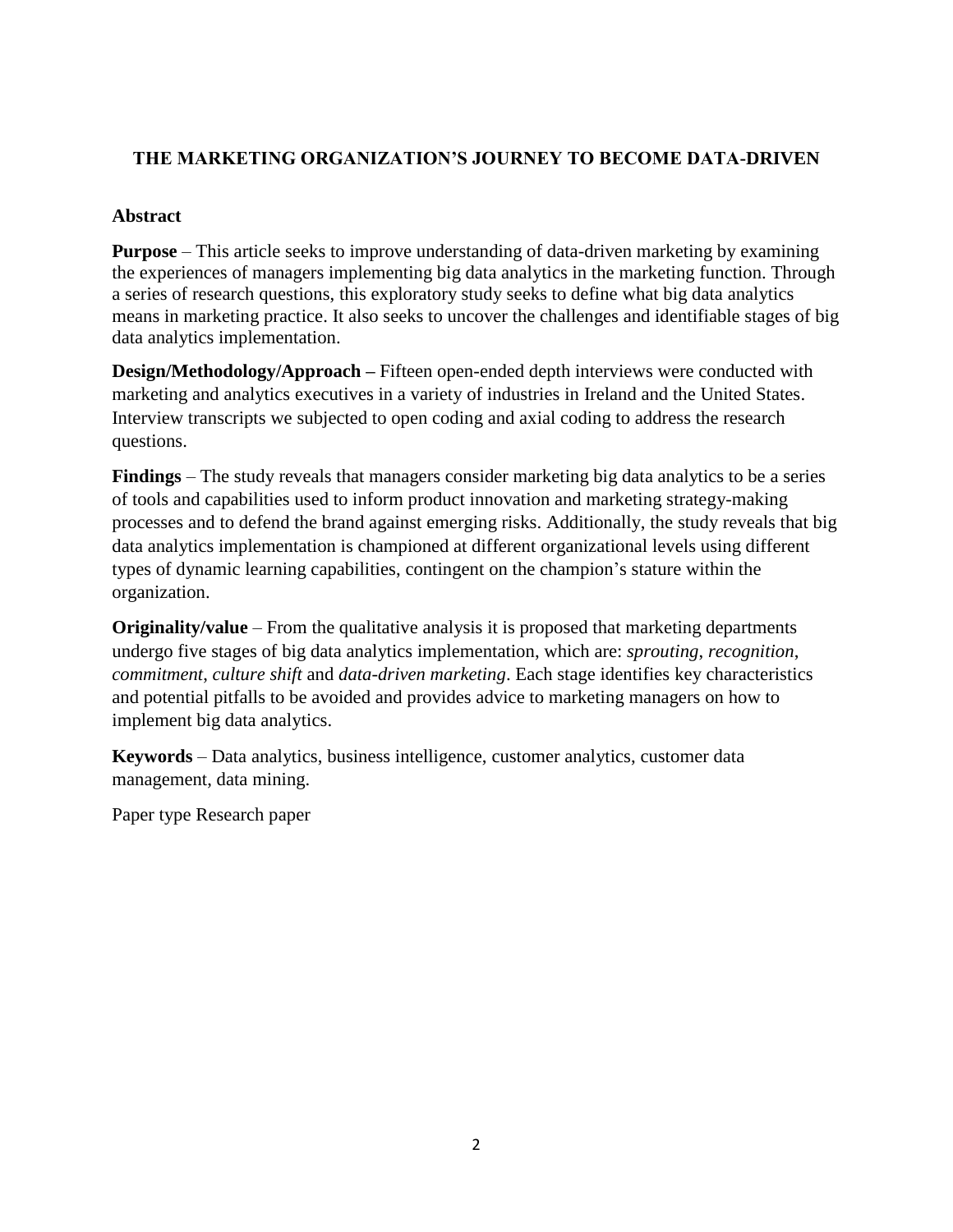#### **Introduction**

The term marketing big data analytics (BDA) refers to the technologies and statistical techniques whereby marketers analyze large amounts of data to make useful inferences about customers and competitors. It is evident that becoming data-driven allows firms to better understand their costs, sales potential and the emerging marketplace opportunities. However, managers are challenged (1) to make sense of a rapidly emerging and evolving set of data analytic tools from which to choose and (2) to decide how to integrate analytics with their strategic decision-making process.

A 2016 McKinsey & Company Global Institute Report concluded that many sectors of the US economy had only achieved between 10% and 60% of the value McKinsey had forecasted in 2011 to be achievable from big data analytics within the next five years (Henke et al., 2016). US retail, for example, had only accomplished 30 to 40% of the forecast, citing lack of analytical talent and data silos within companies as the reason for the lag. Other challenges are also symptomatic of a lack of clear understanding of BDA implementation processes. Such challenges include the failure to extend the success of analytics efforts beyond an initial case study, the inability to interpret and translate analytics results into managerial decisions, and a fear that ethical and social implications of analytics will cause unanticipated problems (Fleming et al., 2018). The difficulties of successful BDA implementation have also been attributed to failure to create a data culture that integrates analysis and decision-making (Diaz et al., 2018; Goran et al., 2017).

These challenges in BDM implementation listed above are particularly relevant to marketing departments, which are on the frontline of efforts to become data-driven. The purpose of this article is to provide guidance to marketing managers on how to best implement BDA to support the marketing function. While many chief marketing officers are coping with BDA as a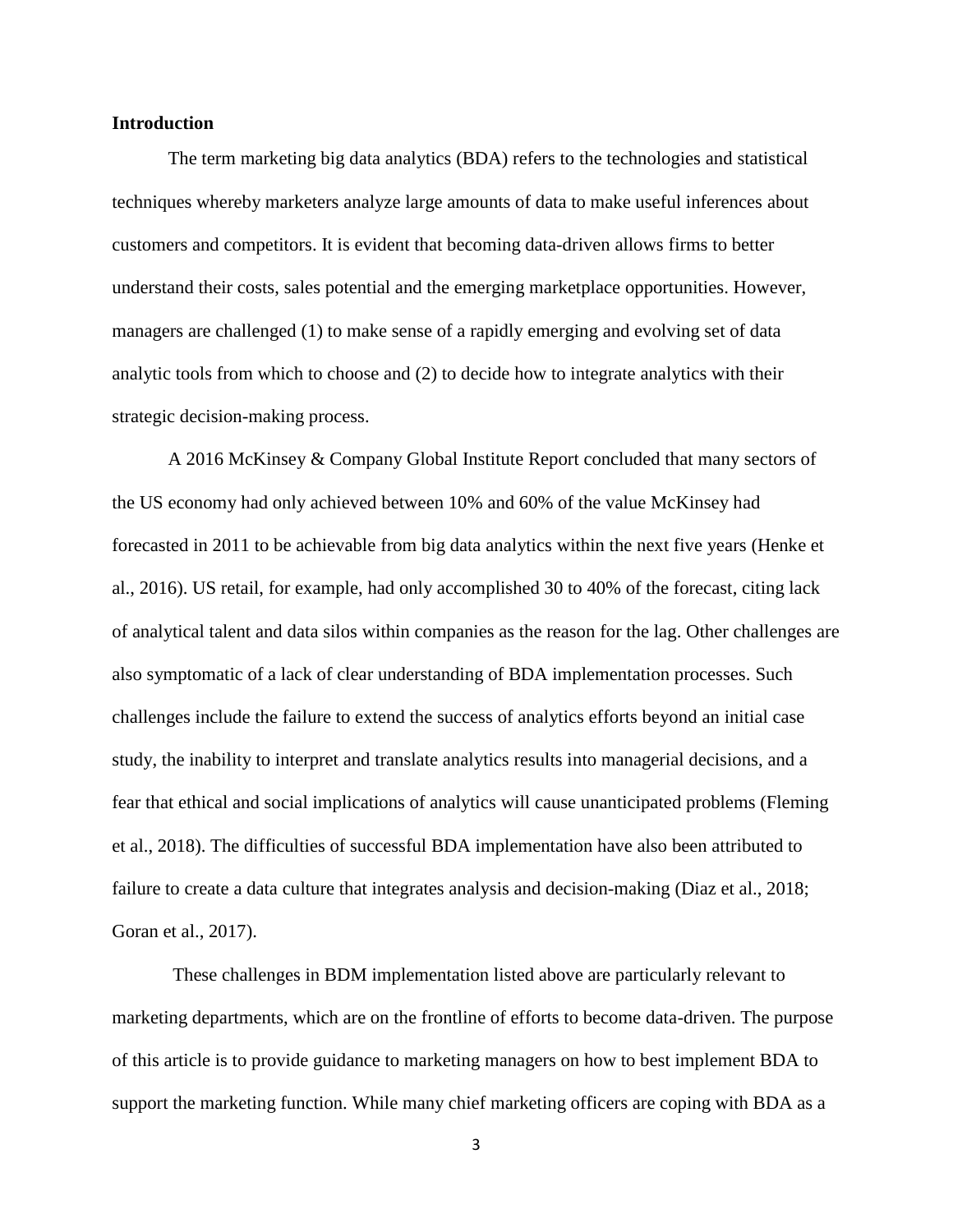rapidly unfolding area of expertise in which decisions must be made with strong implications for long-term competitiveness, they are grappling with these issues with little guidance in how to do so. In fact, it appears that BDA implementation may be taking more of a "learn-as-we-go" approach rather than a structured deliberate top-down implementation process. Whatever, the case, there is a dearth of information and knowledge as to how to best guide the organization in its journey to become data-driven (e.g., Arthur, 2013; LaValle et al., 2011).

The present exploratory research study addresses this research gap by examining three research questions. First, this paper seeks to define what BDA means in marketing practice and what capabilities are most valuable at different levels in the organization. The second objective is to identify the implementation challenges of BDA in a marketing context. The third goal is to identify the organizational factors that influence the stages by which marketing departments become fully data-driven.

In general, big data refers to data of substantive size that presents challenges to conventional database, software and analysis tools (Manyika et al., 2011). Big data is therefore a subjective concept defined in the moment by the relative growth in digital data flows and information technology innovation as dictated by Moore's Law (Chan, 2013). Gartner Inc. (2011) describes big data as having three characteristics popularly referred to as the three Vs: volume, velocity and variety. According to Gartner Inc. large volumes of data create storage and analysis challenges. In the marketing context, variety refers to the flow of data from different sources and in different formats such as transaction, social media and click stream data that must be integrated and linked to actors and brands. Velocity refers to the speed with which data is produced and must be analyzed to inform decisions.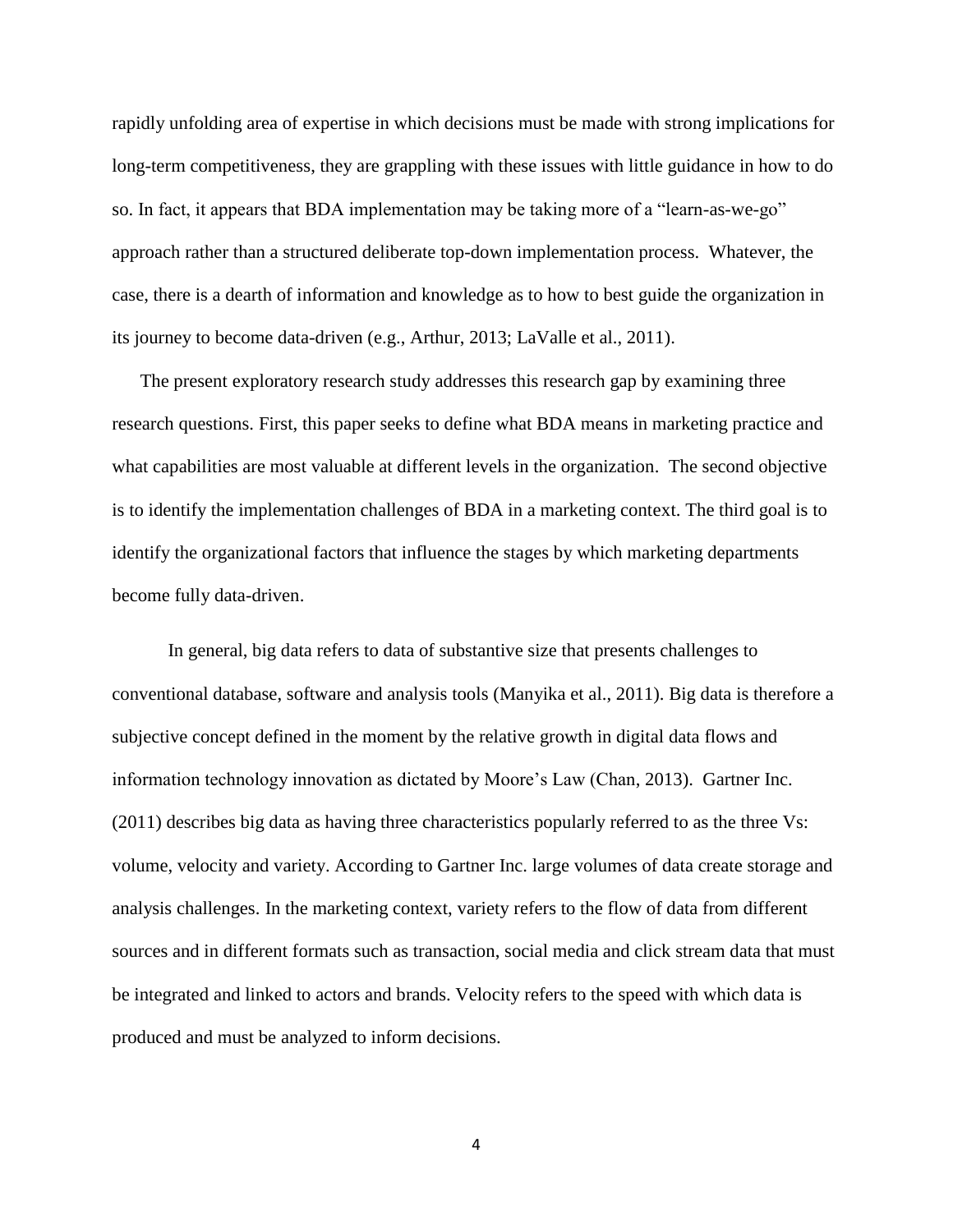Together with marketing data, analytics allow marketers to determine the success of marketing initiatives by measuring return on investment (ROI) and marketing attribution (Wedel and Kannan, 2016). The reputation of marketers has suffered from not adequately attributing returns on advertising spend (Homburg et al., 2015). Historically, chief financial officers have been critical of marketing professionals for not adequately demonstrating ROI on marketing expenditures and for using creativity and brand equity nebulously as evidence of adequate performance (e.g., Stewart, 2009). Marketing academicians have also been addressing these concerns for some time with research linking strategy and tactics to market-based assets and shareholder value (Srivastava et al., 1998). In addition, improvements in data integration and analysis that allow precise attribution of marketing spend is increasing marketing accountability. Data analytics are perceived to be the solution to the long-standing problem of justifying marketing actions.

In particular, marketing analytics is generally viewed by top management as bringing efficacy to marketing decision-making and ROI requirements (Maddox, 2006). Research by Feng and colleagues (Feng et al., 2015) supports this assertion by showing a consistent growth in marketing departments' power and influence in the United States based firms during the period 1993 through 2008.

#### **Research Questions and Background**

Therefore, the essential question for marketing departments is how to best capture, integrate and analyze data to inform sales and marketing decisions using emerging technologies and techniques. The rapid growth of the three Vs of customer data leaves marketing managers with no room for complacency. In addition, the proliferation of omni-channel experiences and the increase in user generated content means that brand related messages are continuously being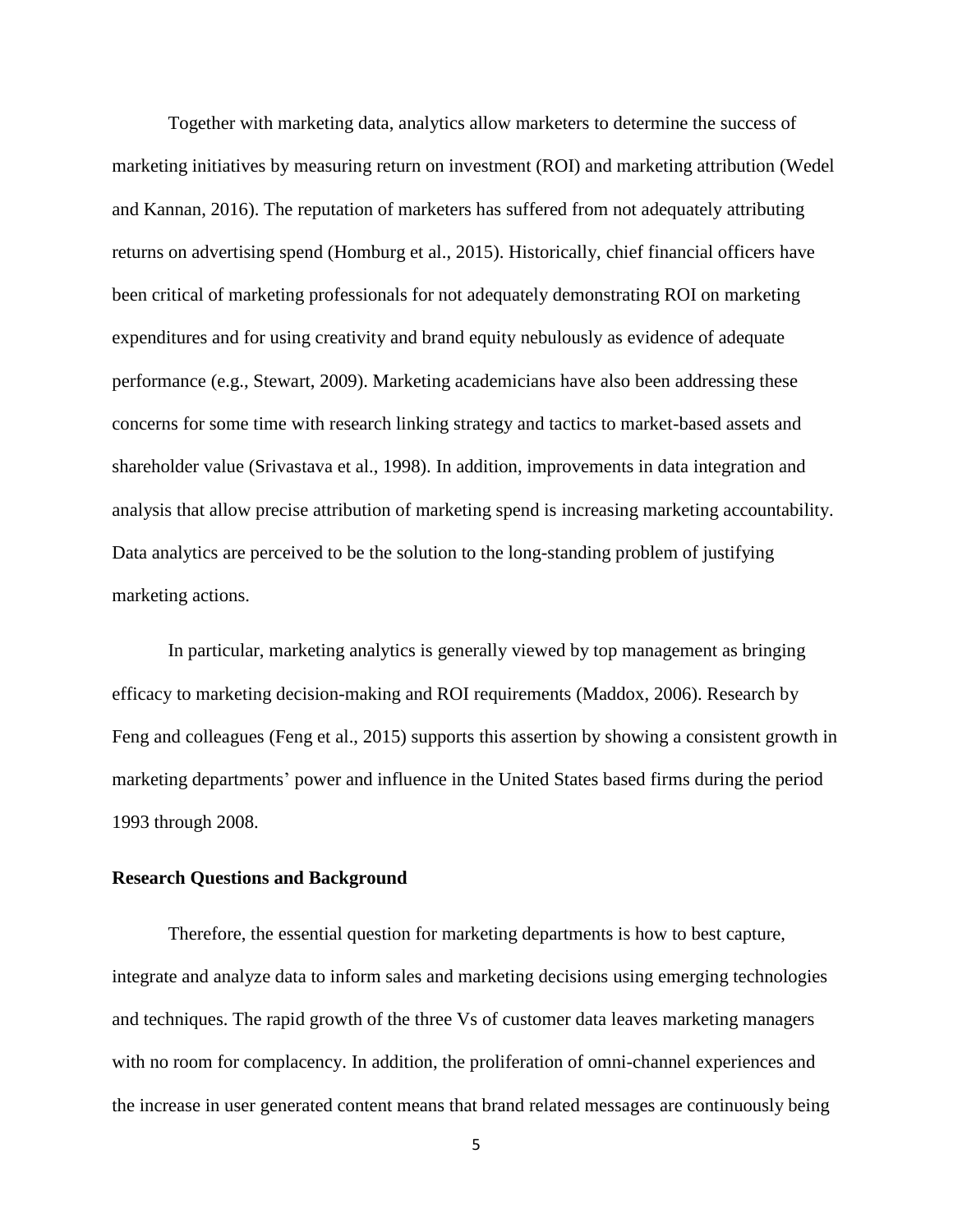created at big data scale by friendly and unfriendly actors. Marketers are negotiating a variety of tools and techniques including building internal software capabilities, transitioning existing capabilities to the cloud and building teams with equal knowledge of analytics, products and customers. It is within this dynamic and disruptive environment that a concept of what BDA means for marketing is becoming crystallized in the mind of the marketing community. In this circumstance, marketers are unlikely to have a uniformed understanding of marketing BDA, yet they are grappling with what BDA means for their organization. Still marketers know that those who are unable to process and react to big data, risk losing control of their brand messaging (Payne et al., 2017) and their market position. Therefore, the first research question asks the following:

**Research Question One:** What does BDA mean in marketing practice, and what BDA capabilities are most valuable at different levels in the organization?

Marketing departments are particularly challenged because while the marketing function and its relative power and influence within the firm is of increasing importance (e.g., Verhoef and Leeflang, 2009), little systematic research exists to date on marketing capability implementation (White et al., 2003) and more specifically on how marketing departments are accomplishing BDA implementation. This study seeks to uncover a more systematic understanding of marketing BDA implementation experiences, specifically in terms of the organizational factors that facilitate or hamper the marketing organization's goal to become datadriven.

Organizational culture, while important, has not been widely studied in terms of influencing the marketing strategy capabilities of the firm (Deshpande and Webster Jr., 1989). More specifically, the dynamic capabilities literature with emphasis on sensing, learning and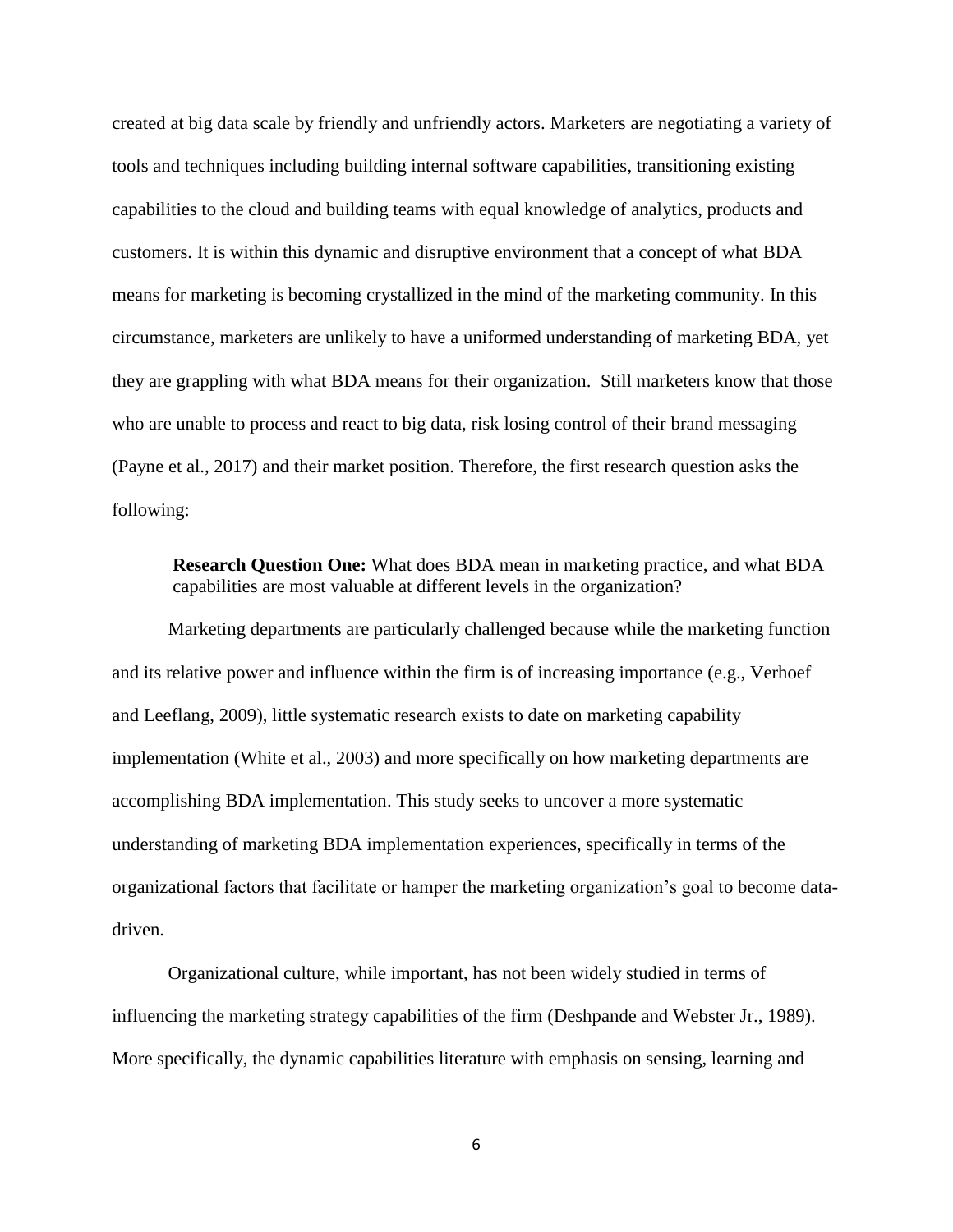filtering (Day, 1994; Day and Schoemaker, 2016) while potentially relevant, has not been used to explain the organizational processes of marketing BDA implementation.

BDA poses a unique challenge for marketing since the same data is often required by multiple departments. For example, logistics, sales and marketing use the same data, so scaling BDA operations often means centralizing data management and analytics as an organizationwide resource. BDA implementation may involve sharing or shifting responsibility between, for example, marketing and IT, making it necessary for managers to figure out how responsibilities for BDA should be shared among functional areas (Berkooz, 2016). Although the marketing department may be an early adopter of BDA, eventually it must make its analytics capabilities available company-wide. BDA is not only creating larger data sets but also adding new variables such as time and location, allowing more analysis and real-time marketing tactics (Bradlow et al., 2017). Hence, data planning becomes a priority for marketing departments and pressure is growing for marketing executives to make their organizations more data-driven. This research seeks to understand how these challenges affect BDA implementation, which leads to the second research question:

**Research Question Two:** What are the BDA implementation challenges and processes in a marketing context?

As discussed previously, marketing managers are confronted by a barrage of new concepts from Google Analytics to text analytics, machine learning, predictive modeling and advertising optimization. All these concepts, tools and techniques must be understood and implemented, if applicable. Internally, marketing departments attempt to learn quickly by bringing in consultants, recruiting skilled expertise and by updating the skills of current employees. Analytics tools often become trendy and obsolete within months adding to the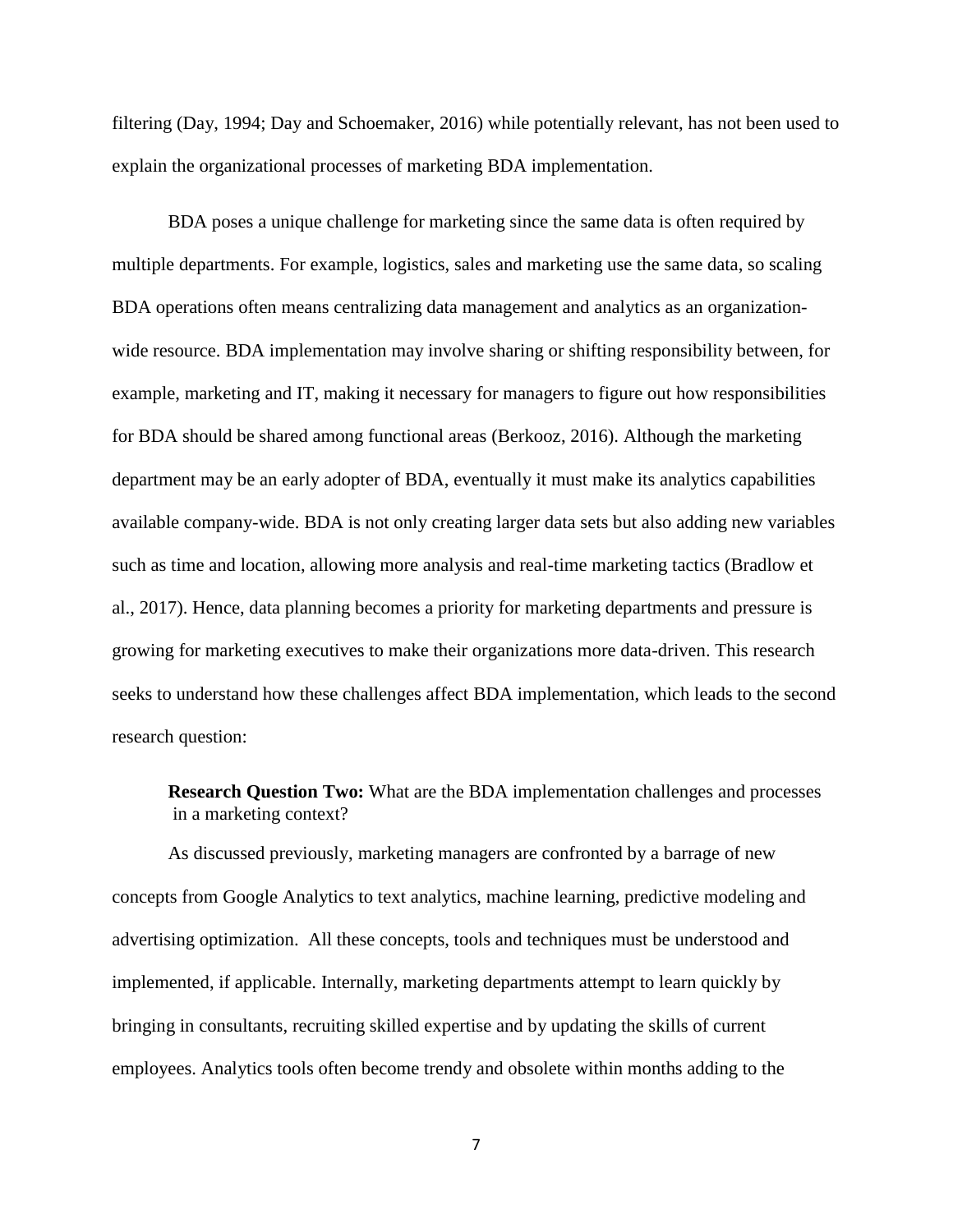frenzied pace of leaning required of marketing and analytics employees. Within this context, it is useful for managers to understand if their approach to BDA implementation is consistent with certain stages of development and, consequently, whether certain factors are more essential to success at different stages and if there are pitfalls to be avoided. Against this background, at third research question is asked.

**Research Question Three:** Are there detectable stages in a firm's implementation of marketing BDA?

## **Method**

The first step in the data analysis process was to review the literature on big data analytics, which is primarily industry focused, including several periodic tracking surveys. The next step was to develop initial research questions, which were continually refined through the process of conducting qualitative interviews. The next step was to select subjects for depth interviews by recruiting participants with a deeper understanding of the subject matter and then by using snowballing techniques when necessary rather than random sampling techniques to recruit participants. (Challagalla et al., 2014; Homburg et al., 2017; Malshe and Sohi, 2009). It was determined that theoretical saturation had been reached when interviews yielded limited additional insights (Strauss and Corbin, 1998). Figure 1 details this methodological process.

This research therefore used a grounded theory approach to study an implementation process that is still ongoing. Grounded theory involves embedding the research in the empirical context and developing and applying concepts from the context and literature to achieve explanatory power (Glaser and Strauss, 1967). A basic assumption of grounded theory is that emerging concepts are shaped and best reported on by those involved in their development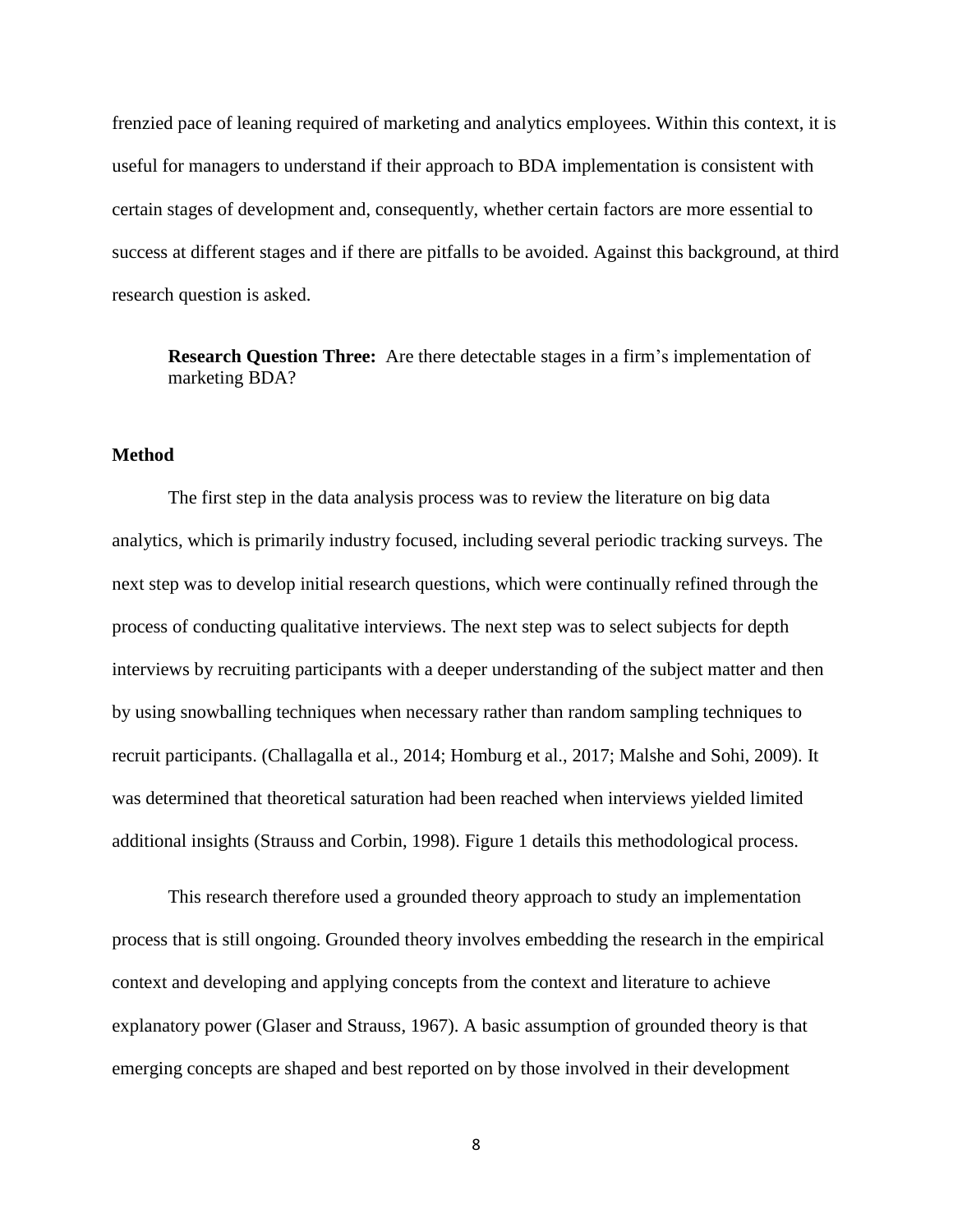(Glaser and Strauss, 1967; Hollmann et al., 2015; Homburg et al., 2017). A qualitative research method was used for the ability to ask open-ended questions that would help identify emerging concepts is well-suited to the development of grounded theory.

Therefore, fifteen marketing and analytics professionals from the United States (US) and Europe involved in marketing BDA implementation in their respective firms participated in depth interviews for this research. The firms were from a variety of industries including financial services, media and publishing, energy utility, airline, telecommunications and management consulting. Table 1 lists the job titles of study informants that include chief marketing officers, CRM managers, director of analytics and analytics consultants. Informants ranged from middle to senior management and all had over two or more years of experience in marketing analytics and or big data analytics implementation environments.

#### [Table I here]

An interview protocol ensured the research questions were investigated across all interviews. The first question addressed by the interviews was the meaning of BDA analytics to the organization and its role in marketing strategy. The questions then progressed to organizational priority and challenges to BDA implementation. Finally, the interview questions moved to the role of the marketing staff and the experiences and outcomes of implementation to date. Respondents were then asked about those who championed the BDA effort in their organization and to discuss the learning process involved in the implementation of BDA. This methodology is commonly used in qualitative research (Yin, 1994; 2011) to identify patterns in interview responses. Informants were encouraged to provide examples to illustrate their points to minimize ambiguity of interpretation (Glaser and Strauss, 1967).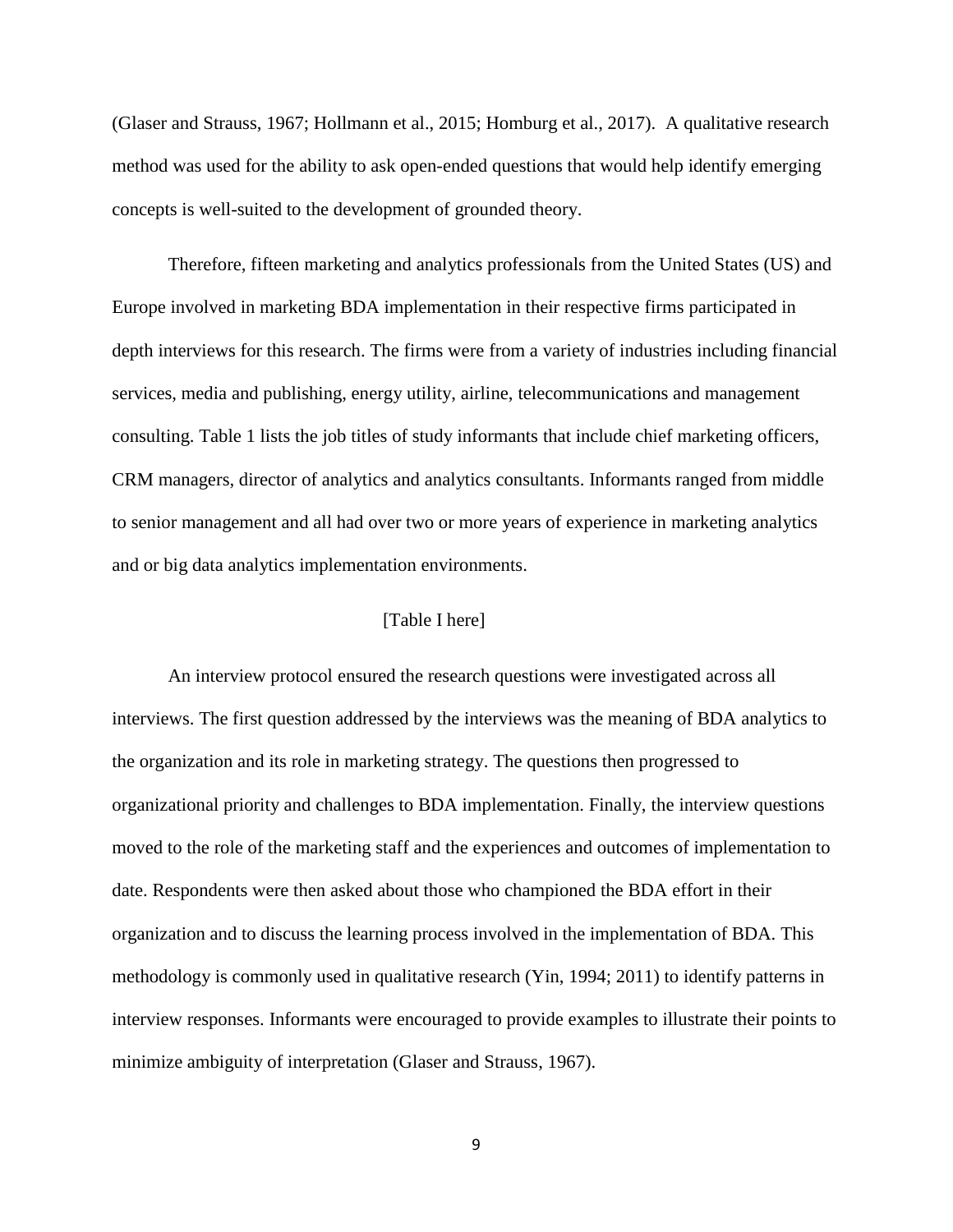The interviews were audiotaped and subsequently transcribed. To analyze the interviews, the researchers undertook iterative reviews of the 43 pages of interview transcript first using open coding to identify zero-order coding categories comprising actual language used by participants. Tables II and III present the coding categories supporting the first and second order categories that ultimately addressed the third order research questions. Researchers then conducted axial coding by creating first-order categories reflecting subdimensions of our research questions (Nog and Gioia, 2012) and categorizing the zero order codes to support each axial code. Zero order codes determined to be irrelevant to our first order codes were abandoned consistent with prior research practice (Homburg et al., 2017; Tuli et al., 2007). Table II illustrates that the first order category of decision-making tools was used to categorize a variety of tools and applications mentioned in discussing marketing related BDA. The emergent themes from this - analyses are discussed in the next section.

[Table II and III here]

#### **Results and Discussion**

#### *The Meaning of BDA in Marketing*

The research finds that managers regard marketing BDA as decision making tools and capabilities for informing product innovation and marketing strategy and for defending the brand. Managers mentioned several decision-making tools or capabilities such as customer lifetime value analysis, predictive modeling, data visualization and tracking social media among others (see Table II). The purposes for which these tools and capabilities are applied were structured as second order categories consistent with grounded theory research. Informants indicated that marketing BDA's central focus was to inform product innovation and marketing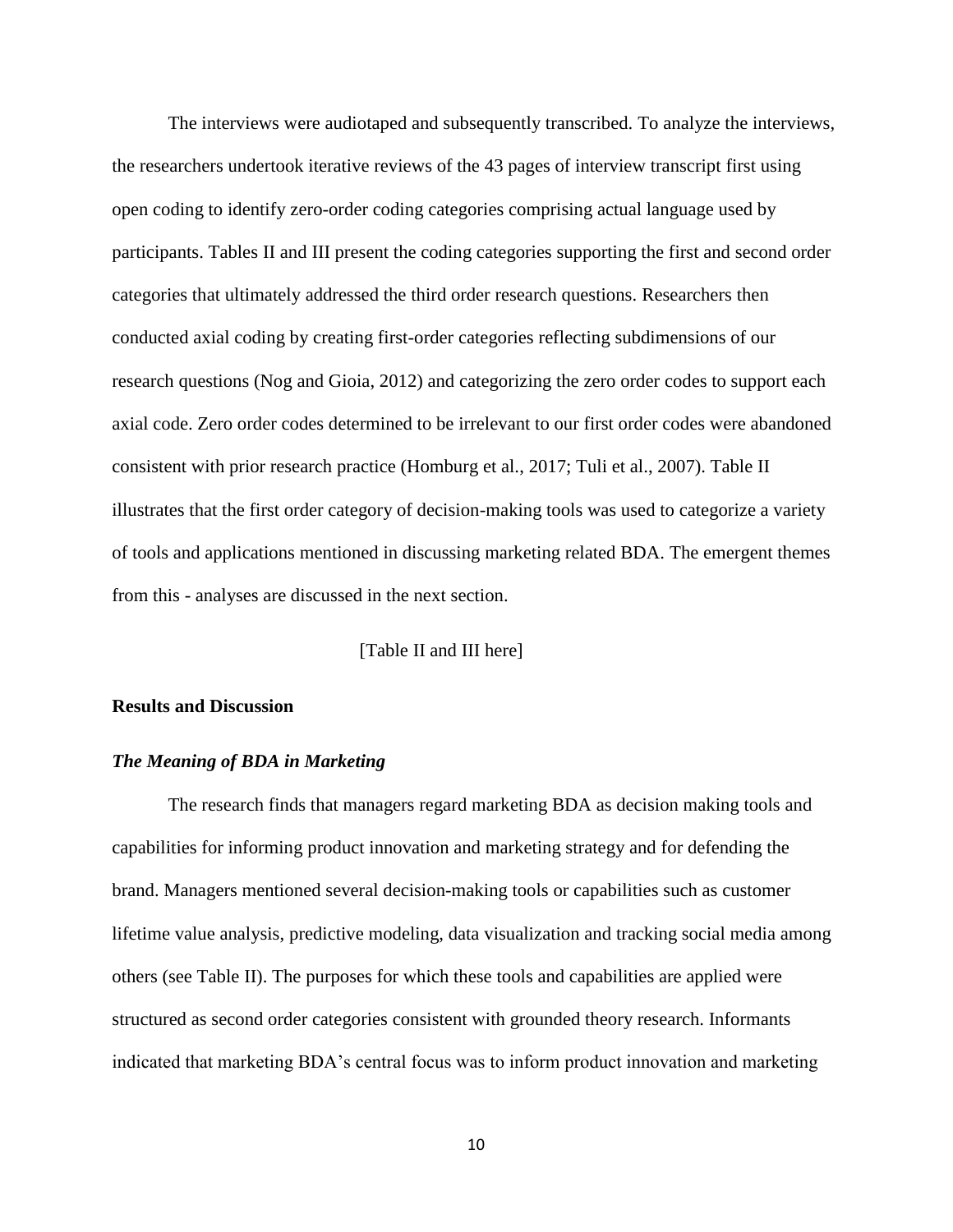strategy. This was most evident among digital native firms. Digital native firms have a digital infrastructure producing structured data that makes them data driven by default.

According to one consultant interviewed, digital-native firms apply BDA in areas such as prospecting, acquisition, sales cost reduction, advertising optimization, predictive modelling and A/B testing. One of the business-to-consumer digital-native firms interviewed in the telecommunications industry pointed out that the key focus of their use of marketing analytics was predicting customer lifetime value (CLV) and maximizing ROI by minimizing customer acquisition and customer maintenance costs against anticipated CLV. A large business-tobusiness telecommunications equipment supplier shared that their interest in consumer data analytics is primarily concerned with forecasting consumer needs and trends over a three-year planning horizon by analyzing traction and social media data. The current product development model of the firm is building automated services into products and shifting employees from service delivery to support.

The second purpose of marketing BDA is defensive brand protection. This was primarily observed among brand centric firms, those firms who have primarily focused on brand promotion for their marketing efforts. Attempts by brand-centric firms to develop a digital core can be expensive. According to a consultant interviewed, brand-centric firms initially take a risk management approach to BDA. For these firms, the brand is their biggest asset so their first reaction is "how can we use big data to protect our brand". Consequently, tracking clickstream and social media to identify and manage risk to the brand takes early priority. This defensive posture may lead to a 'siloed' approach to digital transformation in which firms fail to recognize the necessity of fully integrating digital and retail store channels until it's too late. For example, Sephora Inc., a company not interviewed here, credits its success at digital transformation to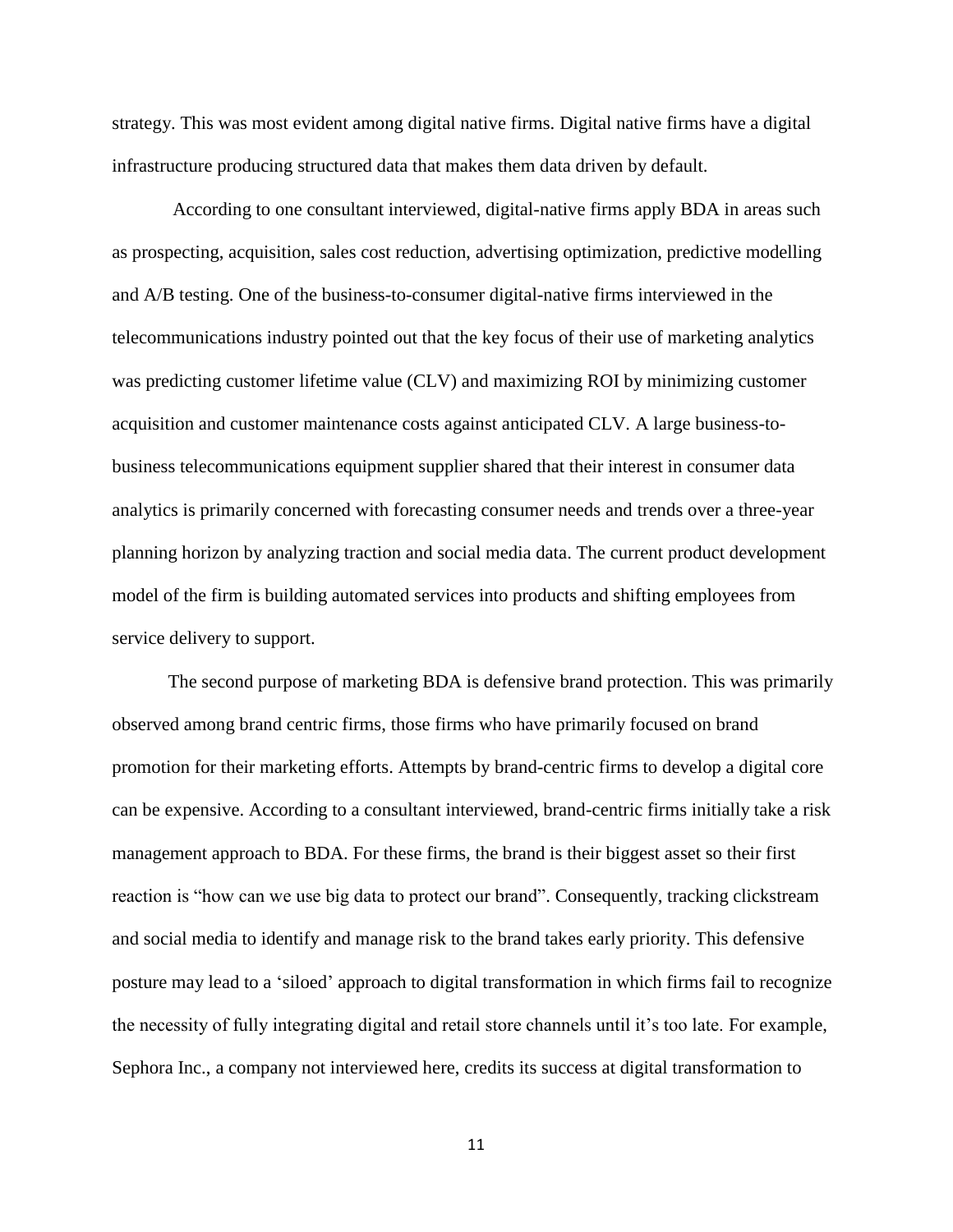avoiding the tendency of legacy firms to initiate digital transformation by building online channels as separate companies resulting in a lack of cross functional integration and customer centricity. Instead, the company fully integrated its channels and loyalty programs and embraced social media as an engagement channel. (Bornstein and McGinn, 2014).

#### *The Role of Champions in the Implementation of BDA in Marketing*

Another theme that emerged from the interviews was the important role of champions in BDA implementation and how they functioned using dynamic sensing capabilities. To compete effectively in rapidly changing environments, in addition to having a strong resource base such as protected technology, firms need certain capabilities that allow them to integrate, build, and configure internal and external competencies to address rapidly changing environments (Teece et al., 1997). Dynamic capabilities are clusters of sensing, filtering and learning processes that allow firms to react and seize opportunities as the environment evolves.

An observation from the interviews was that the speed and degree of marketing BDA implementation is a function of the type of dynamic capabilities involved and that these capabilities are a function of the level at which marketing BDA is championed within the firm. These observations are presented in Figure 1. Day and Schoemaker (2016) identify six subdynamic capabilities of firms coping with change in dynamic environments, namely peripheral vision, vigilant learning, probe and learn, flexible investing, organizational redesign and external shaping.

#### *The Use of Different Capabilities Depending on Organizational Level*

This study found that three sub-capabilities are especially influential in building marketing BDA capabilities. These sub-capabilities are vigilant learning, probe and learn and organizational redesign. *Vigilant learning* involves remaining alert to often weak signals in the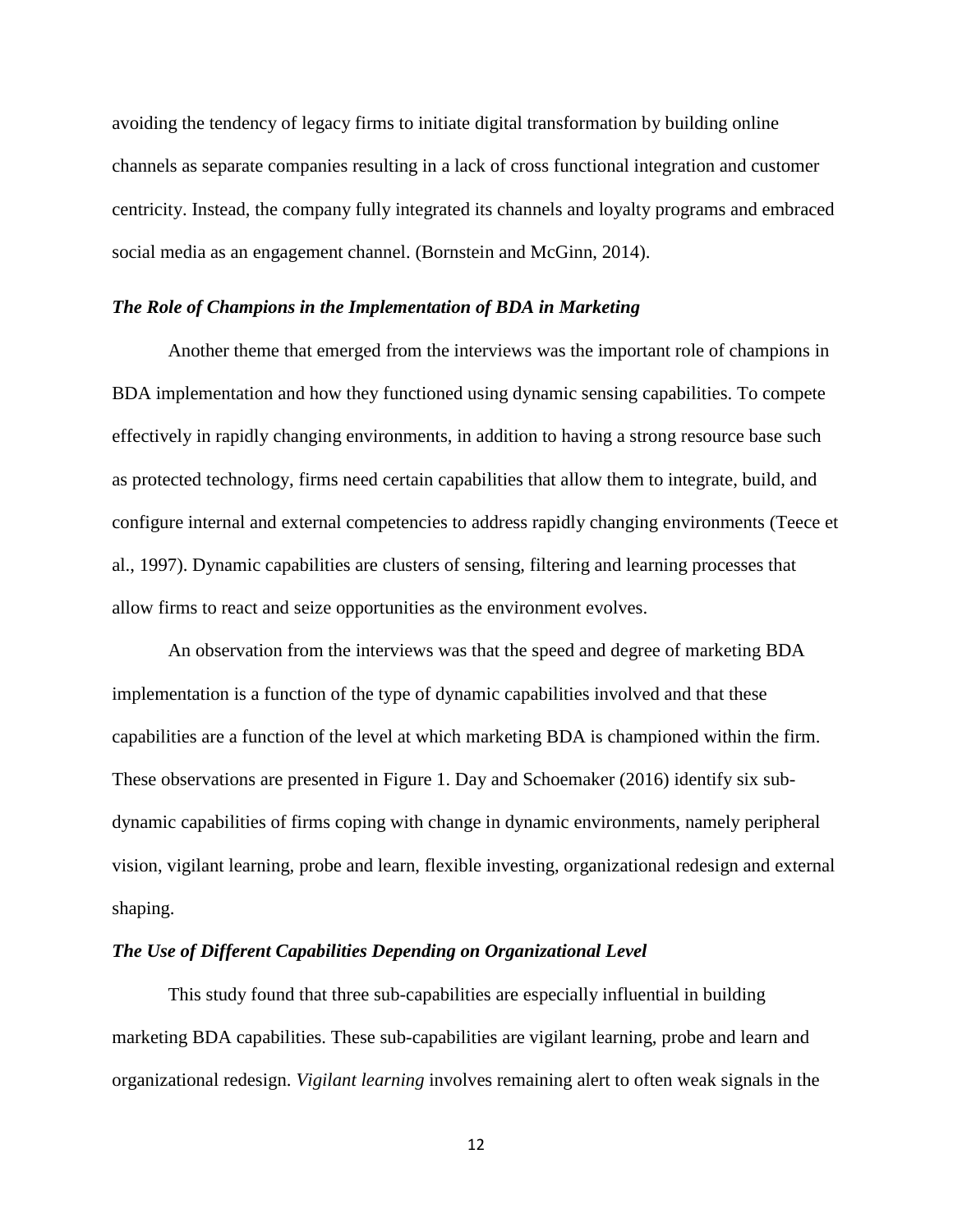environment and interpreting the meaning of these signals before acting on them. When BDA is championed by lower level operatives, vigilant learning becomes critically important. Lower level champions with limited resources are hard pressed to detect emerging techniques and software applications likely to achieve traction in market. Rapid growth and emergence of multiple competing software and analytics services create uncertainty. Lower level champions engage in vigilant learning by sifting through emerging techniques, analytics services and software applications before placing bets on those most likely to match the needs of the firm. Because delivering early ROI on marketing analytics investments is essential for convincing top management to increase resources, lower level champions often feel pressure to select proven and established turnkey solutions instead of custom innovations.

#### [Place Figure 2 here]

The *probe and learn* capability was suggested by Day and Schoemaker (2016) as a means of reducing the likelihood of placing early bets on new technology or opportunities that end in failure. Before fully committing to an investment, a real options approach is taken by pursuing multiple, small designed experiments to assess payoff before explicitly committing to the most fitting option (Dixit and Pindyck, 1995). Middle managers with resources and market knowledge are effective in building marketing BDA capabilities. Unlike lower level staff, middle managers have specific knowledge of customer trends and market planning requirements. As a learning approach, probe and learn can facilitate a gradual shift in the decision-making culture to becoming more evidence-based. Middle-managers can ease this transition by becoming more tolerant of mistakes or at least not resist senior management's encouragement of experimentation as in, for example, Facebook's mantra of *move fast and break things* (Taplan, 2017).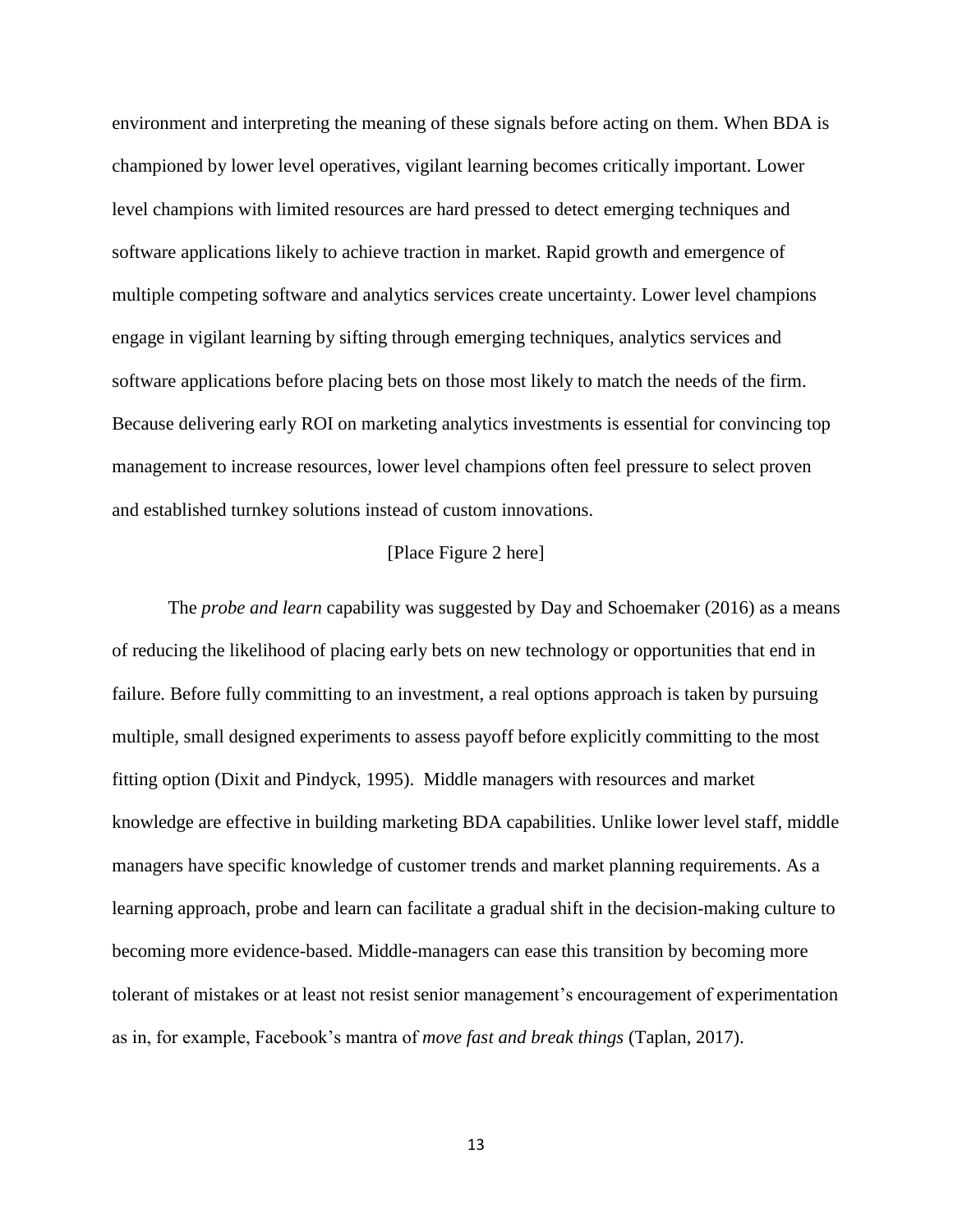Another dynamic capability, *organizational redesign,* is required by firms to execute new strategies (Day and Schoemaker, 2016). Marketing BDA implementation involves substantial investments such as integrated data warehousing and cloud-based services that increase centralization of BDA initiatives often away from the marketing department and greater coordination between marketing and IT is required. Change on this scale must be championed by senior management. Organizational redesign should be the preferred approach of enlightened senior managers in well-resourced firms. Consequently, senior managers indicate greater use of outside consultants and creation of centralized BDA capabilities in high performing firms seeking transformative change. The underlying themes and results of this research are summarized in Table IV.

#### [Table IV here]

#### *The Stages of Developing BDA in Marketing*

Discussions with managers involved in implementation reveal that the journey of marketing departments in implementing BDA analytics can be structured into five stages. These stages are *sprouting*, *recognition*, *commitment*, *culture shift* and eventually *data-driven marketing*. Figure 3 presents the essential characteristics of each stage and identifies some pitfalls that may impede implementation at each stage.

### [Figure 3 here]

#### *Stage 1: Sprouting*

The first stage of BDA implementation and the one that is most applicable to small and medium-size firms often starts with a turnkey application such as Google Analytics, initiated by a recent graduate joining the firm. This is the first entry into analytics for many departments.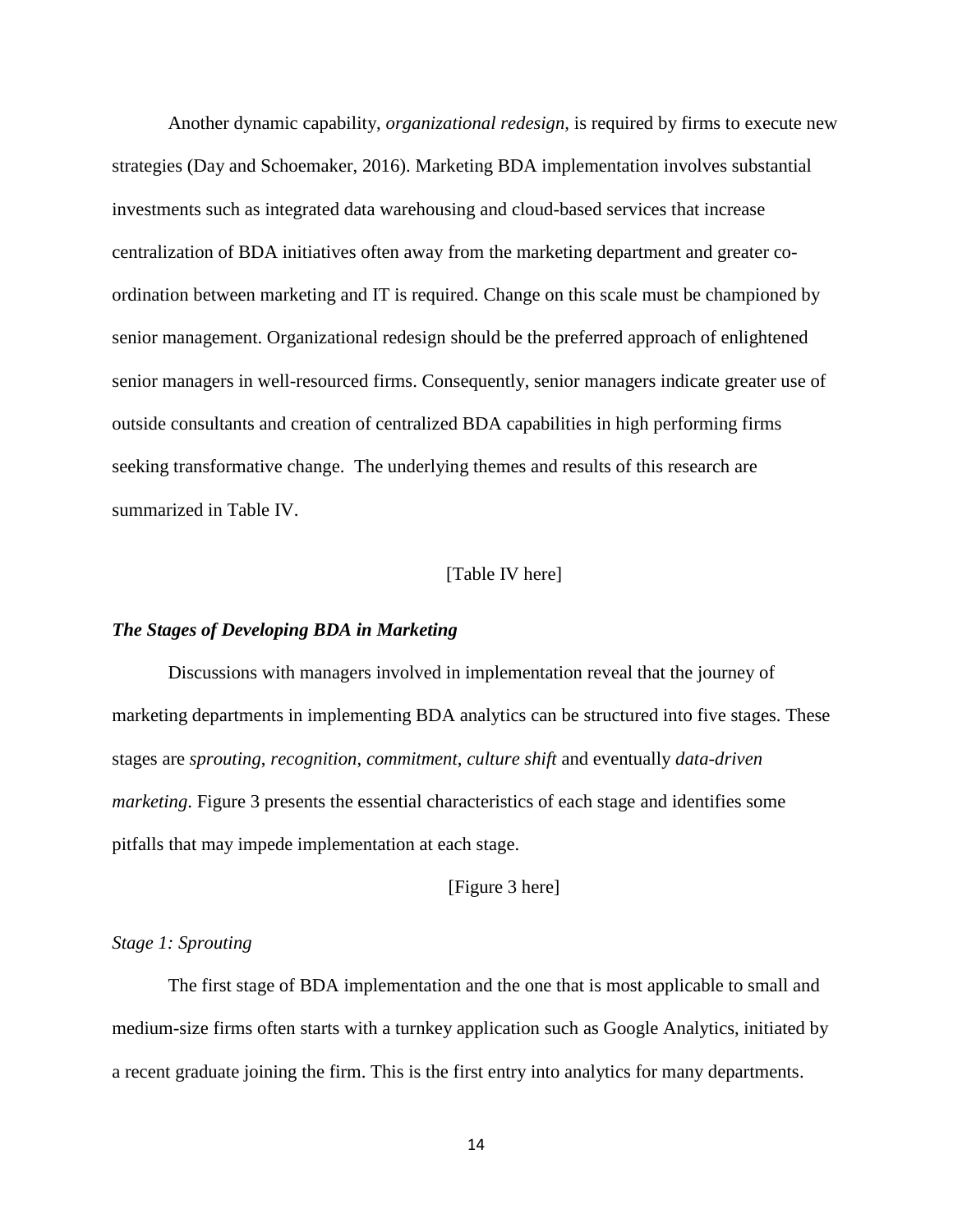These are the *sprouts* that will attract the attention of top management internally. Marketing analytics tools are run by staff who report to middle management. They often have limited support and budget to create the dashboards necessary for adequate periodic or real-time reporting.

A UK and Ireland based BDA consultant explained that in his experience, when firms lack C-suite BDA expertise, interest in analytics usually comes from junior management, especially recent recruits. The consultant further explained that despite the enthusiasm of lowerlevel champions, their efforts are not likely to deliver key performance indicators necessary for strategic decision-making because they don't fully understand the scope of the business. These champions often pursue objectives like increasing web traffic independently of the business strategy. One lower level recent recruit shared that progress at the early stages of analytics implementation involved having his team members aggressively seek out free online training opportunities to build and improve their skills.

Although these early efforts at marketing analytics may be somewhat amateur, they illustrate to senior management the need for a more comprehensive dashboard of performance indicators. Often these early dashboards are only geared towards management and fail to capture the interest of many project teams. It is important that early analytics efforts reach out to these teams to understand their requirements and provide tools and data that address their needs. For example, an in-house media production team may be interested in real-time feedback. These efforts sprout new shoots beyond the organizational core and increase support for resource commitments to BDA. Success of early analytics initiators requires that they quickly determine the differing interests of their internal customers (marketing sales, public relations, advertising,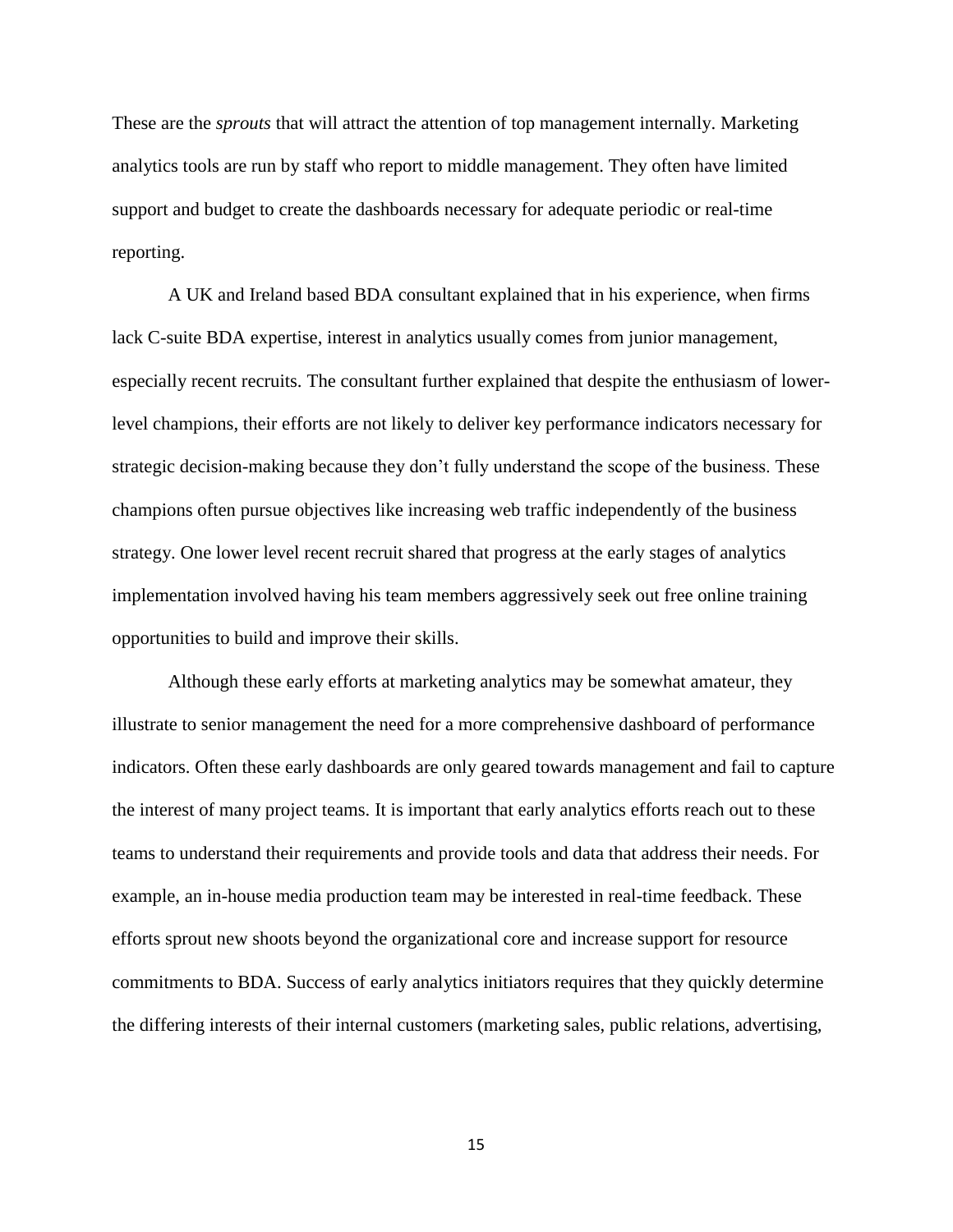finance etc.) and emphasize different aspects of often the same data to address their needs (Stone and Woodcock, 2014).

A likely pitfall at the sprouting stage is the tendency of some managers to become flustered by the pace of change and take the position that 'analytics is changing so fast' that it is impossible to keep pace' and consequently go into stasis. This may lead to the outsourcing of marketing analytics to advertising agencies, which undermines the probe and learn process and the experimentation and customization necessary for marketing BDA progress.

#### *Stage 2: Recognition*

Next, in the recognition stage, the efforts of early analytics champions begin to show results, and sections of the organization begin to grasp the importance of BDA investments for growth. This stage is usually influenced by discussions with outside consultants who explain the journey to becoming data-driven and the need for data warehousing as a basic hurdle. This stage is characterized by the marketing department progressing to descriptive analytic methods such as social media tracking, cluster segmentation and customer lifetime value estimation often based extensively on assumptions rather than precise estimates. The marketing organization begins to appreciate the metrics it needs to track to improve agility of marketing, sales and advertising strategy. Some managers react to the challenges of this stage by placing too much reliance on partners, like advertising agencies, logistics partners and sales partners to provide data and analytics. Although genuine collaboration is essential, it can become an avenue to delay and dependence. Reticence to build internal human capital and technology capabilities at this stage can also impede organizational learning.

#### *Stage 3: Commitment*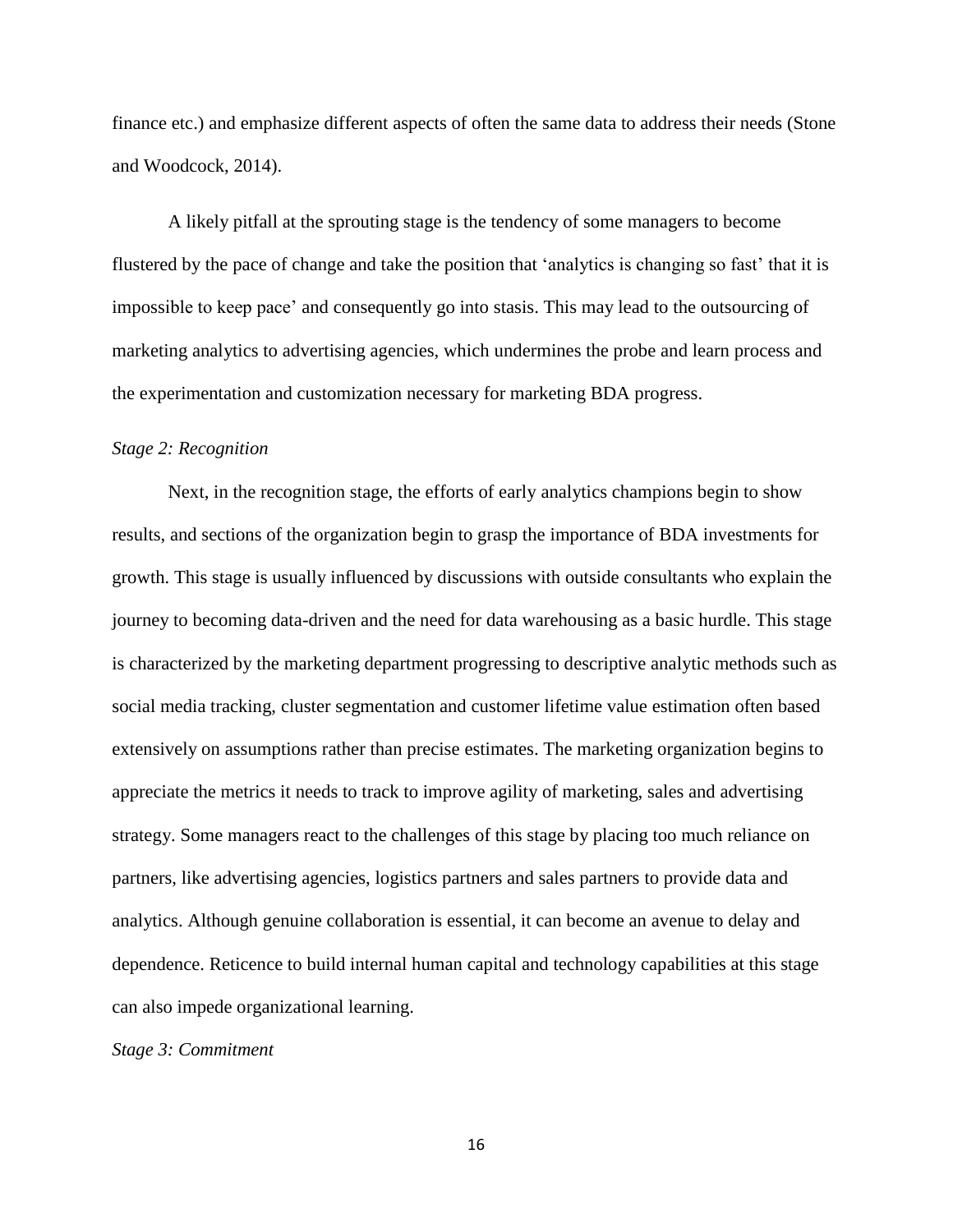At the next stage, commitment, robust top management support is manifested by investments in data warehouses and the recruitment of analytics professionals and consultants. A publishing industry analytics executive mentioned that as momentum shifted toward BDA, they quickly scaled their capabilities through cloud migration. At this stage there is an effort to transition analytics from a marketing department capability to an organization-wide capability. Filling the analytics skills gap and integrating diverse streams of data on each customer becomes a priority. The organization begins to experiment with new data-driven and digital marketing strategies to evolve its business model within the big data environment. Emphasis on short-term ROI targets is a likely pitfall. As one informant put it "firms that obsess about ROI on digital initiatives and don't take the occasional leap of faith will achieve small results from big data". *Stage 4: Culture Shift*

The next stage after hiring analytics professionals and investing in technology involves a shift in how the organization thinks about itself holistically. Organizational culture is "the pattern of shared values and beliefs that help individuals understand organizational functioning and that provide norms of behavior in the organization" (Deshpande and Webster Jr., 1989). Having achieved some measure of appreciation of analytics, becoming a truly data-driven marketing organization requires a change in the culture for all but those digital native firms that were designed from the start with an analytics core (Meer, 2015; Slater et al., 2011). A 2016 survey of managers by McKinsey and Company found the failure to fully embrace a digital culture and invest in digital initiatives to be an important correlate of firm underperformance (Goran et al., 2017).

At this stage, the presence of data scientists in the organization moves BDA efforts beyond the descriptive to the predictive. From the organic learning process of exploration and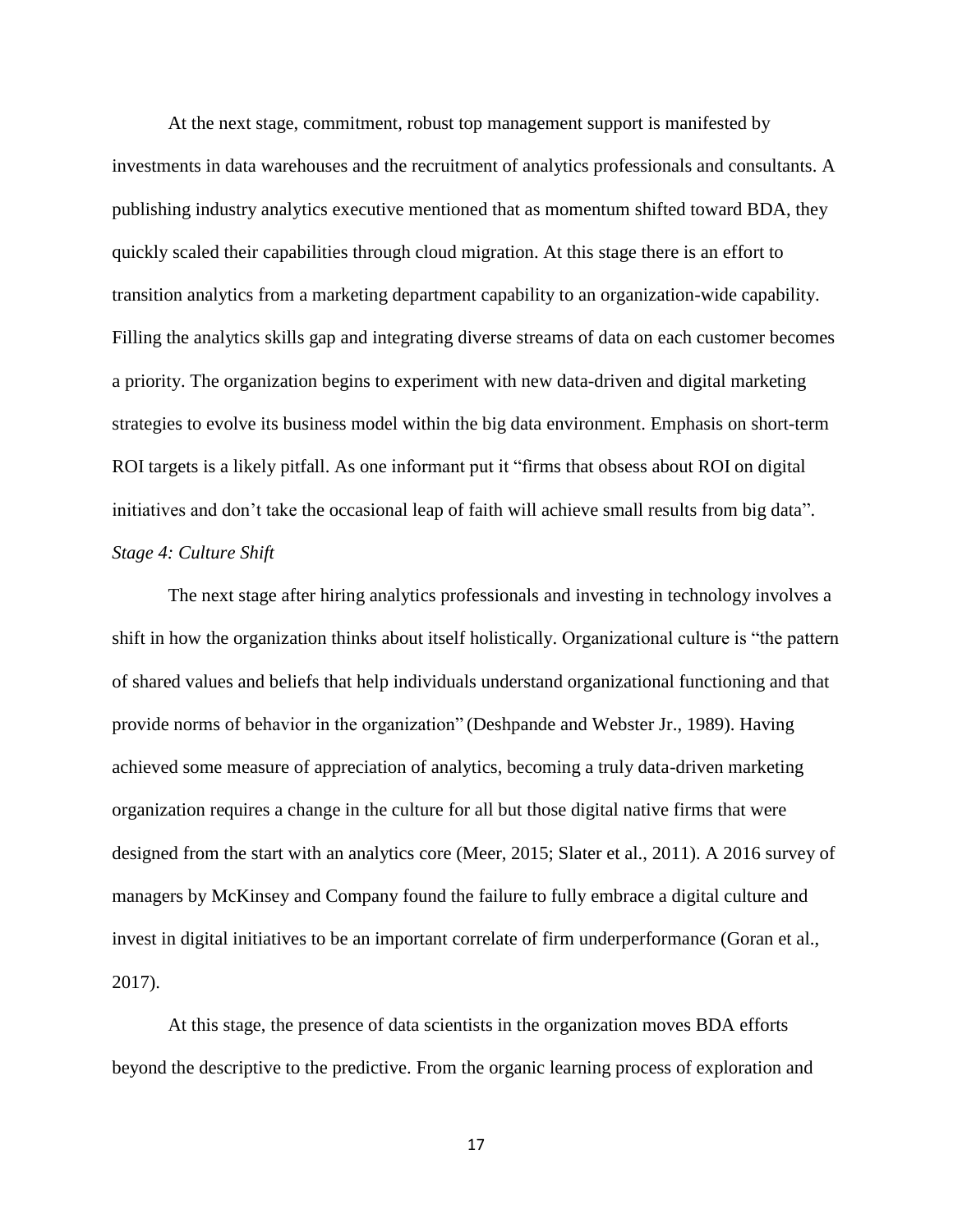experimentation, a dominant philosophy begins to emerge. At the core of this philosophy is treating each customer according to their profit potential and A/B testing of marketing initiatives to ensure that new initiatives demonstrate superior ROI compared to the status quo. Integrating customer transaction data across touch points with clickstream, social media and third party data is a defining threshold of becoming data-driven.

A consultant interviewed remarked that "at a certain point marketing BDA involves a bit of magic that is more than the sum of its parts". The appointment of more BDA personnel such as data analysts and customer insight analysts provides greater voice to analytics within the marketing organization and increases momentum for a data-driven culture. This shift is exemplified by the observation of a consultant who mentioned that statements like "do you have the data to back that up" and "based on my analysis, it seems like we are missing out on customer engagement with our touch points" are become increasingly frequent within departmental discussions. A/B testing and its influence in decision-making is another telling indicator of the culture shift. The scientific methodology of A/B testing makes it an effective means for junior analysts to get their ideas implemented. It may flatten the decision-making process as junior analysts are able to demonstrate the efficacy of their ideas with an A/B test, reducing the likelihood that their proposals are flatly ignored by middle managers (Ries, 2011).

However, this culture shift is fraught with *ethical dilemmas* that need to be resolved in the interest of clarity on the role of analytics in marketing and sales decisions. Among these is the integration of customer data from third party suppliers. Particularly in the United States, third party data is collected without the direct consent of consumers and while the metadata is innocuous, customer specific data can provide uncomfortable insights into an individual's private life and risk profile.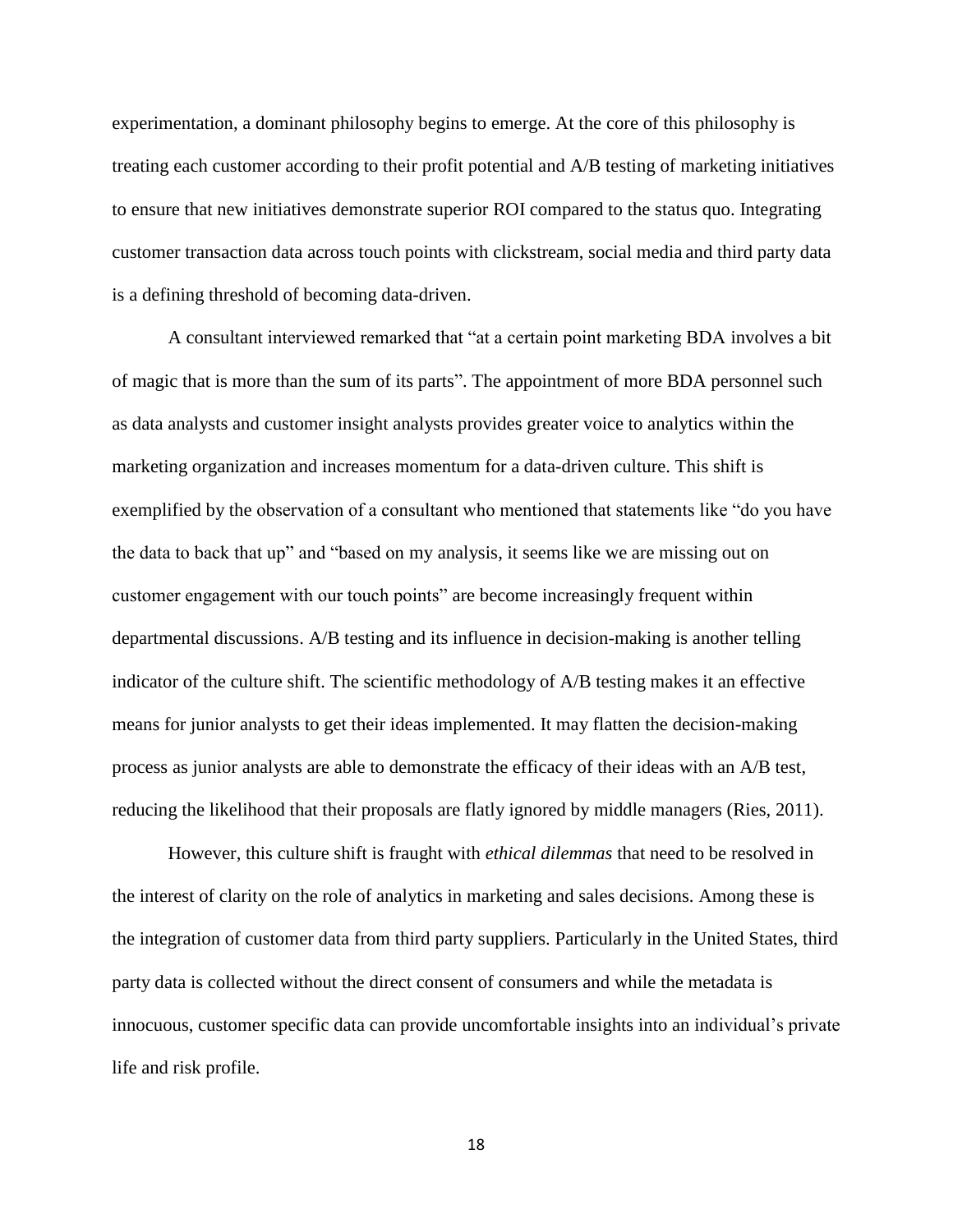European managers were especially concerned about the risk associated with integrating third-party data with their proprietary data but appeared equally enthusiastic about the early benefits of their efforts. Ethical dilemmas may also arise from the use of transaction data that can, for example, predict a customer's stage of pregnancy, which when used for targeting purpose could prove disruptive to the customer's personal life (Duhigg, 2012). Marketers who follow the data may find themselves uncomfortable with its implications. For example, retail banks are highly regulated and are often concerned about how marketing tactics suggested by analytics may be interpreted by regulators and employees are sensitive to how analytics may lead to certain socioeconomic groups being treated differently. As the culture shift unfolds, ethical issues need to be resolved in the interest of team cohesiveness.

A potential pitfall of the culture shift is the failure to prioritize branding over analytics. As the data-driven culture begins to dominate, firms need to make sure that their brand philosophy and values are not sacrificed in the interest of short-term ROI targets. Managers must, for example, ask themselves if the marketing tactics demonstrated to be effective are consistent with the positioning and goals of the brand. One manager in the long-distance calling industry at a firm with a strong culture of A/B testing shared that his firm no longer does brand advertising. The firm markets primarily by placing product advertising on Google search and Facebook. A year-long study by the firm tested product advertising versus brand advertising and found that brand advertising failed to elicit positive ROI in terms of increased sales. However, this approach may be short-sighted.

While it is true that consumers have little trust in long distance calling cards as they often do not deliver the minutes promised on face value (Torres, 2008) and often switch telecommunications firms frequently. Consequently, in this industry, advertising that seeks to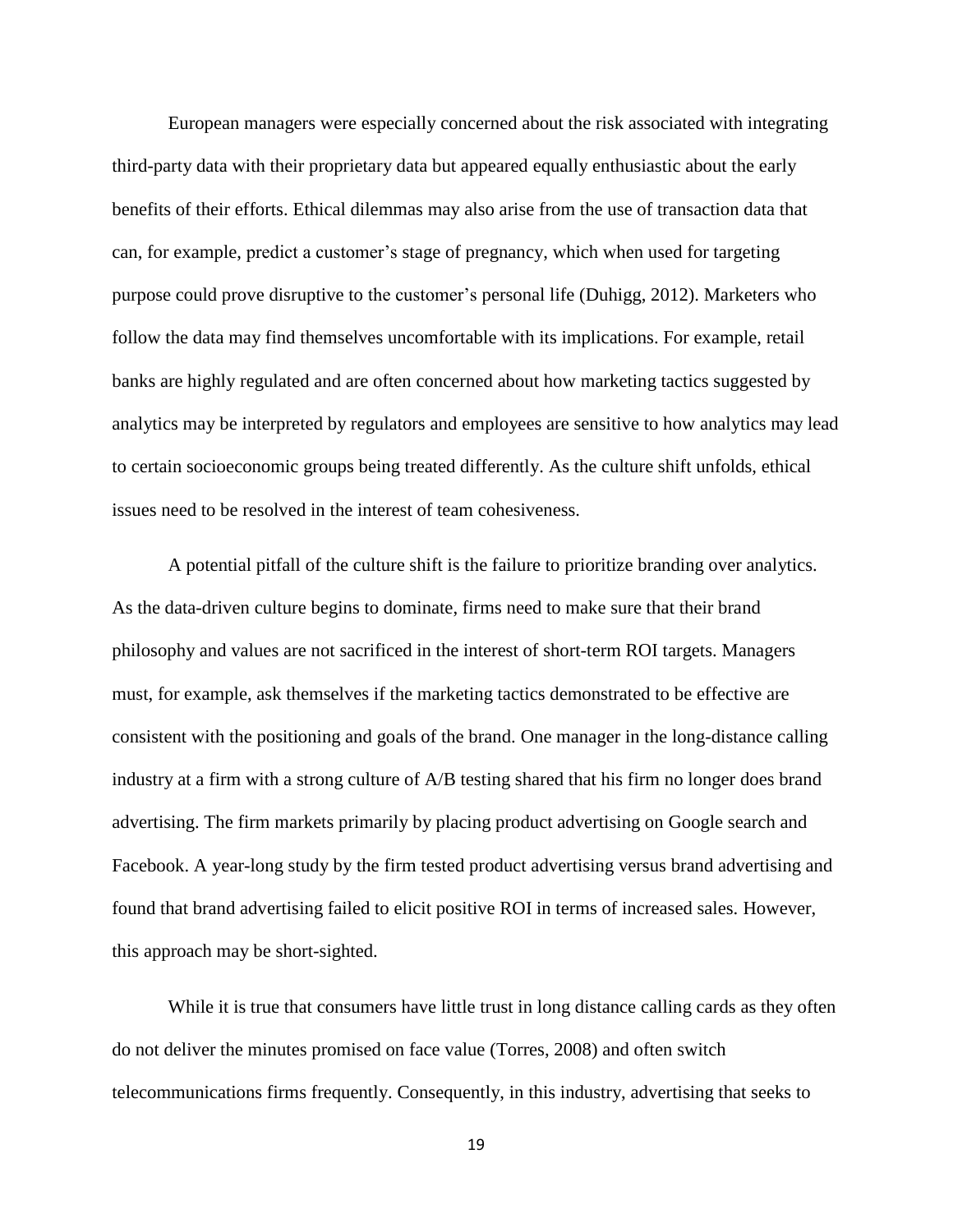establish brand credibility should improve ROI. The benefits of brand advertising are often cumulative over several years and not demonstrable in the short term. While consumers may not initially find brand advertising in the product category believable, it is worthwhile to consider if the opportunity to build a strong expendable brand over time is being missed when decisions are based only on short-term ROI considerations.

The second pitfall as an analytics culture takes shape is that the marketing function fails to coordinate the relationship between *creativity and analytics.* The survey questions probed managers on their opinions of the role of creativity within a BDA environment. The consensus is that marketing needs analytics and creativity, perhaps, in equal proportions to realize its full potential. Traditionally, the advertising creative process would be informed by periodic usage and attitude studies involving focus groups and surveys. Now the creative process must consider big data sources such as click stream and social media as sources of insight and evaluation.

Programmatic advertising also influences the types of advertisements most likely to be impactful. Advertising across media such as billboard, search and television must be even more coordinated or optimized at present to trigger the desired customer response (Nichols, 2013). Although the managers interviewed were firmly convinced that creativity remains a core aspect of marketing going forward, they seem uncertain about how to systematically achieve a balance of creativity, analytics and ROI to advance the practice of marketing.

The third pitfall managers need to guard against as a data-driven culture takes hold is biasing their marketing strategy by focusing disproportionally on strategies and tactics for which data is available while avoiding areas in which data are limited. One manager interviewed shared his frustration with not being able to integrate certain qualitative factors capable of having shortterm impact into their mathematical models even though he was convinced that these factors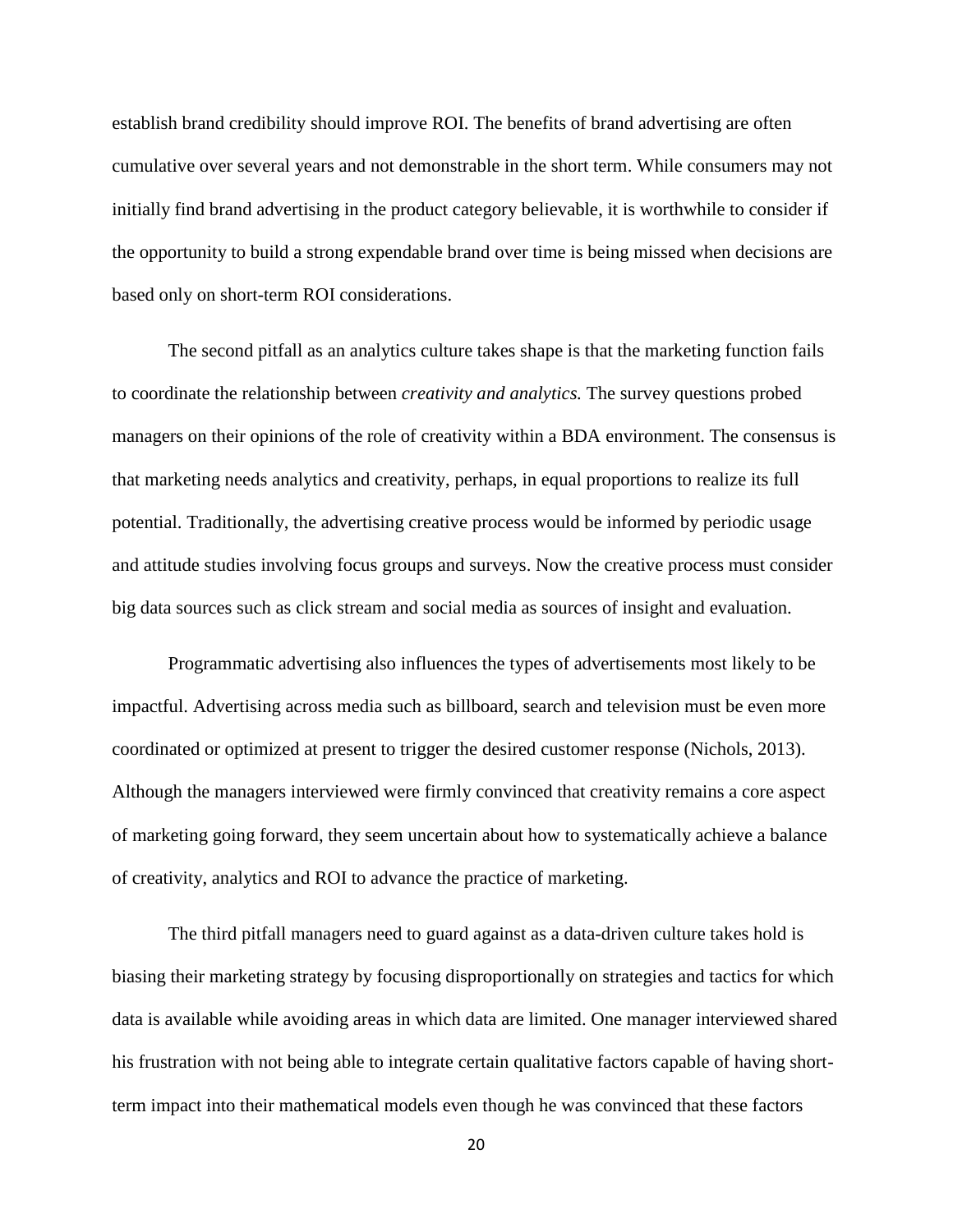were impacting customer decisions. A possible implication of this is the *streetlight effect* decision-making bias, often explained by the parable of an intoxicated individual who loses his/her keys in the dark but searches for it under a light across the street. Researchers are often criticized for the streetlight effect (Rai, 2016). Frequently, it is the case that researchers conduct large numbers of studies on topics for which data is available while more worthy research questions go unaddressed because data acquisition is difficult. Similarly, managers need to guard against this mistake by not disproportionally focusing on decisions for which data is readily available while ignoring issues with deep implications for the firm's strategic direction.

### *Stage 5: Data-Driven Marketing*

Finally, the organization researches the mature stage of a data-driven marketing. In this stage, customer equity faithfulness or treating each customer according to their profit potential is a core principle of data-driven marketing (Johnson et al., 2012). A mature data-driven consumer marketing organization identifies hundreds of micro-segments in its customer data-base using integrated transactions, click stream and third-party data. Consumers are exposed to advertising of products created for each microsegment using programmatic advertising optimized across channels for target effectiveness. Consumers are selected and offers are refined using predictive AI algorithms as more is learned while the consumer interacts with the products or retailer. To minimize incidents of under or over investment in customers, customer acquisition and maintenance costs for each microsegment is determined by precise estimates of CLV. Advanced BDA firms apply BDA cross-functionally for marketing, accounting, logistics, production, sales and channel partnerships (Spiegel, 2014). This scale of operation means real time analysis of data as it flows and moving access to results beyond IT and marketing into functional areas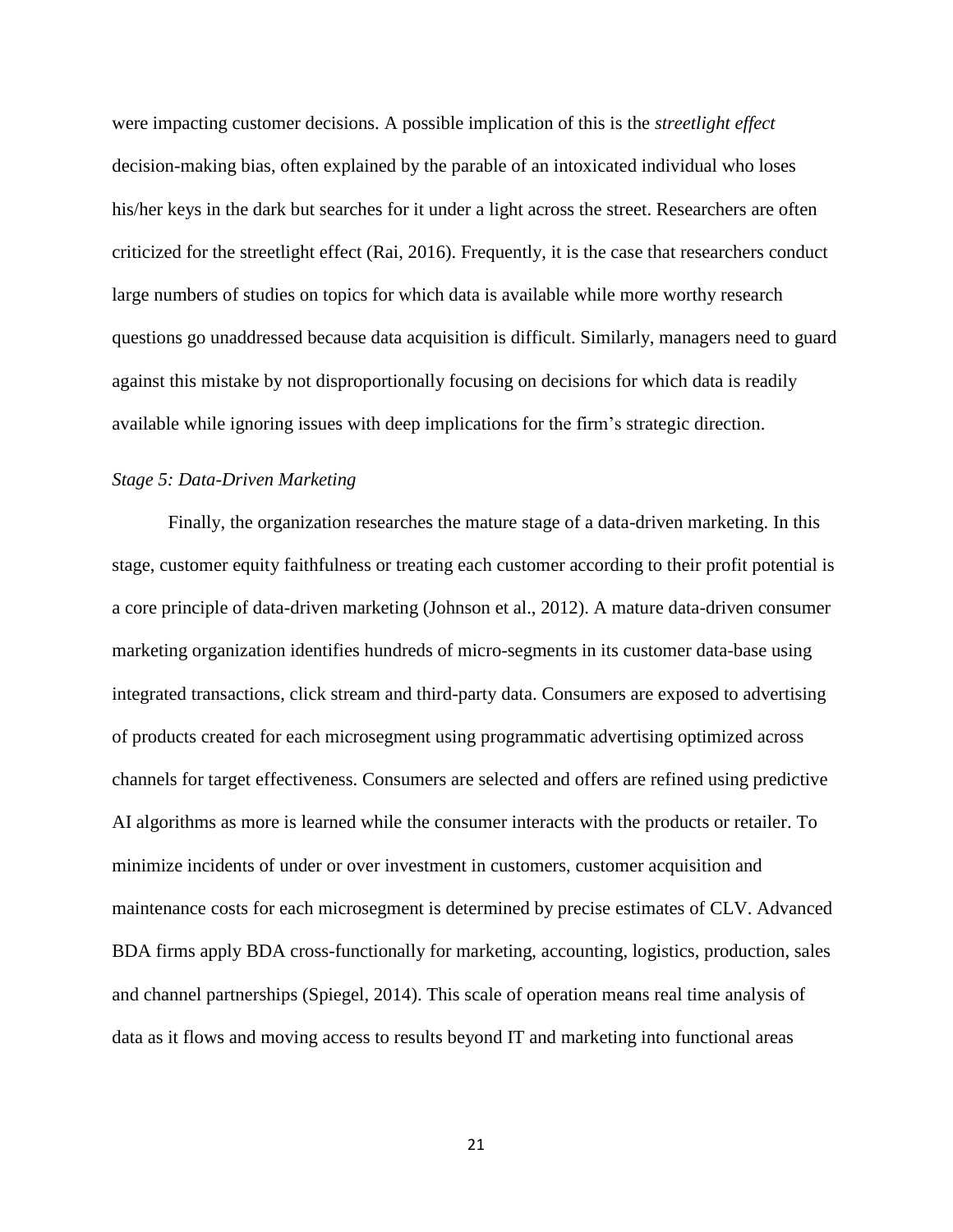where middle managers and lower level employees make operational decisions (Davenport et al., 2012).

#### **Conclusions and Future Research**

This exploratory study of BDA implementation identifies five clear stages to BDA implementation within marketing departments. The study highlights the change in organizational culture involved in transitioning marketing philosophy from unqualified commitment to customer centricity to customer equity or treating each customer according to their profit potential. This research identifies some implementation pitfalls such as over reliance on external partners for BDA learning that can slow marketing BDA progress. This knowledge is relevant to both managers in the field as well as academics teaching BDA topics, especially from a strategy implementation point of view.

The present study clarifies the role of the marketing department in BDA implementation. Specifically, it suggests that external trends such as programmatic marketing and social media tracking generate flows of big data that forces the marketing function within the firm to become more data-driven regardless of their initial commitment to change. The marketing department plays the role of initiator of BDA within the firm. As these trends gather momentum, marketing is well placed to lead customer data integration and ensure cross functional access to data. Ultimately, BDA will lift marketing's credibility and influence within the firm by improving its ability to assess return on marketing investments. However, it is critical that marketing managers not losing sight of their mission in favor short term ROI considerations. Marketing managers must strengthen the firm's commitment to creativity and to the values of its brands.

Within the firm, BDA implementation is championed at different levels from junior recent recruits to senior management. BDA champions rely on different types of dynamic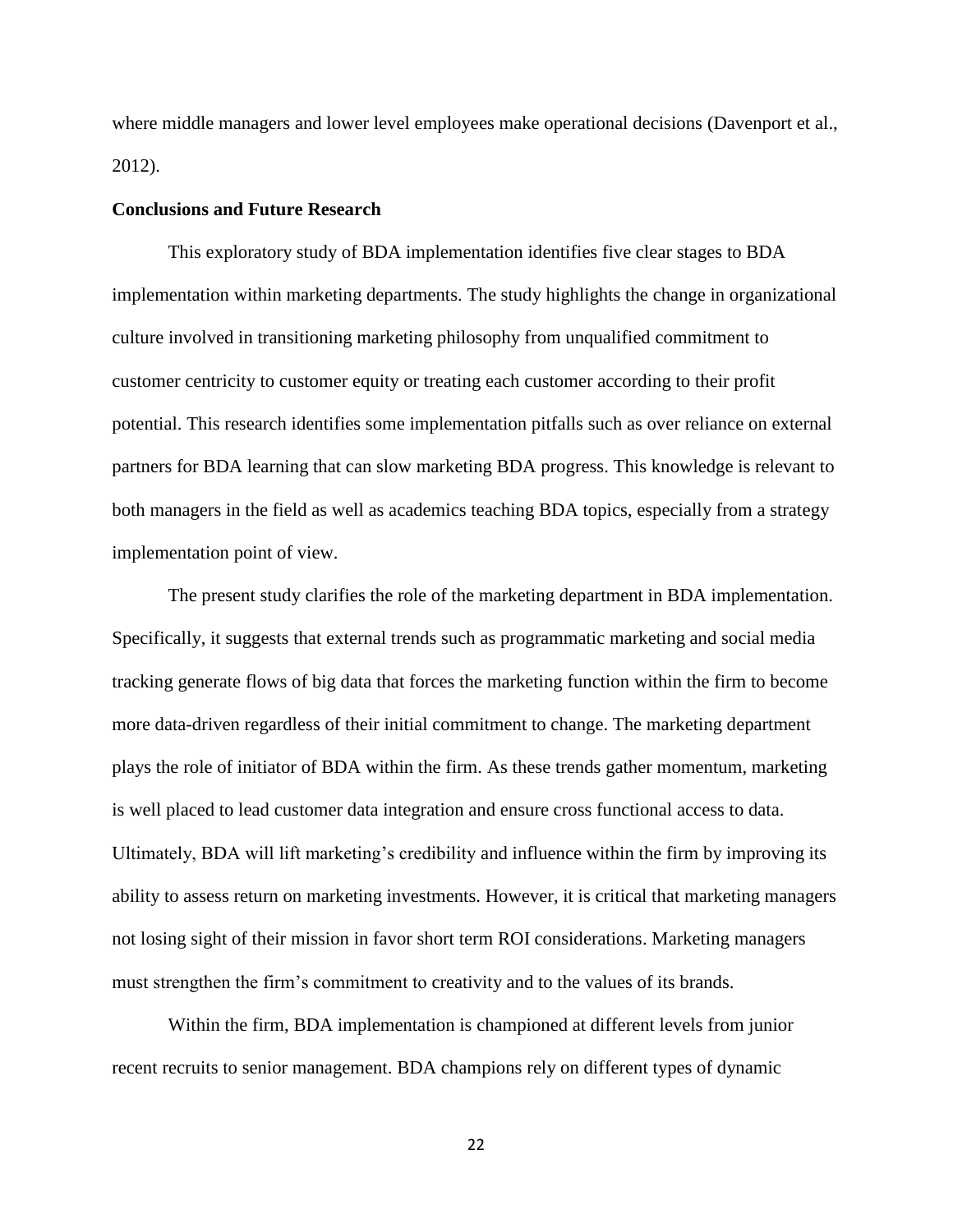learning capabilities, namely *vigilant learning, probe and learn* and *organizational redesign*, contingent on the champion's stature within the organization. This study identifies a reliance on vigilant learning capabilities by lower level champions of BDA implementation before having the benefit of well-resourced organizational transformation championed by top management

This research is an initial step in understanding the processes by which an organization becomes data-driven. Generalizability was not the objective of the study given the grounded theory research methodology employed. However, as BDA implementation matures, a variety of generalizable research questions can be pursued including further substantiation of issues unearth by this study. A specific exploration of the five-stage model to becoming data-driven through a quantitative study across industries would be the next logical extension of this research. The findings of this study along with further research will be instrumental in improving managers' understanding how to accelerate progress and avoid the pitfalls in becoming a fully data-driven marketing organization. In addition, knowledge of the specific stages by which firms become data-driven can help ease implementation challenges and frustrations.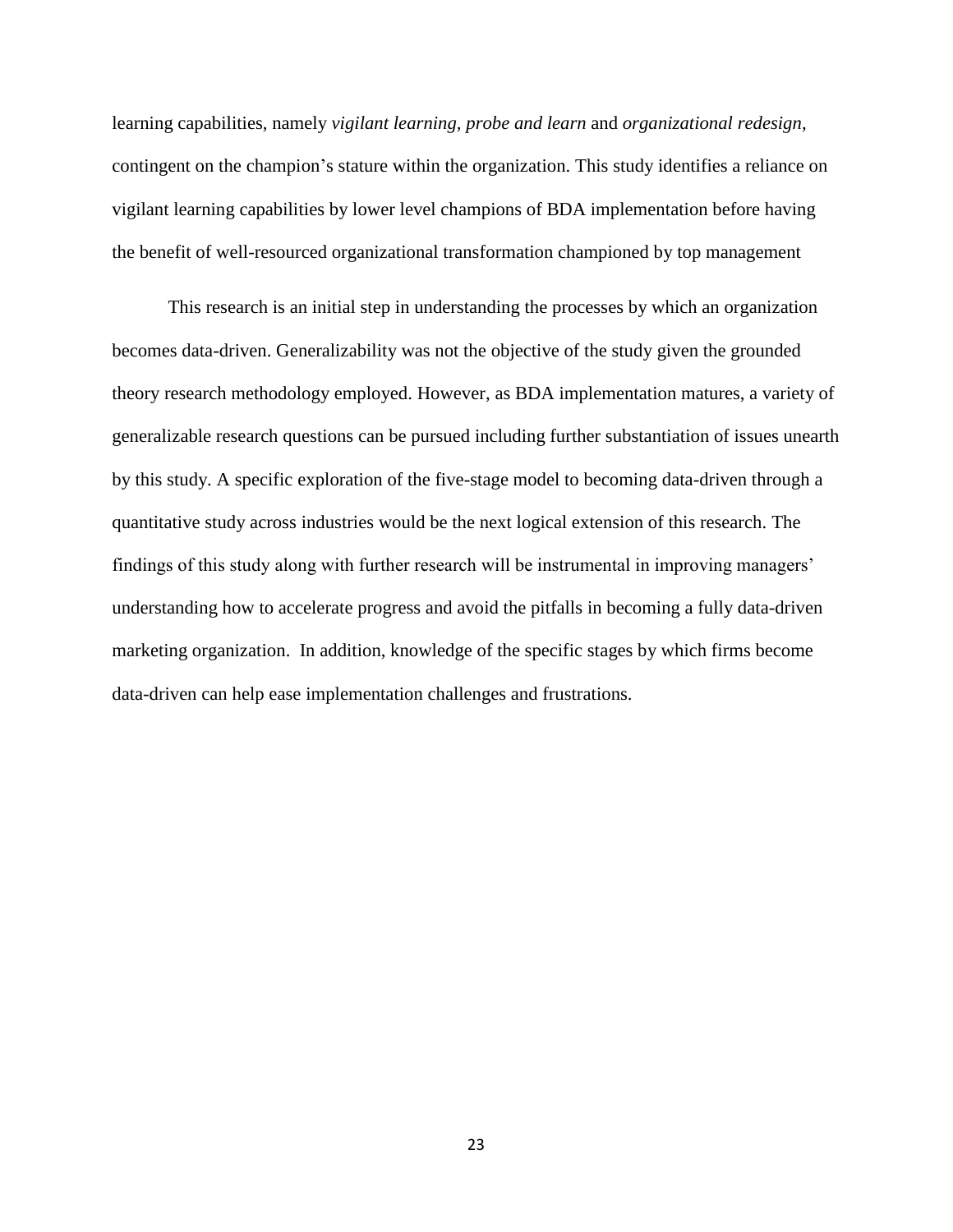## **REFERENCES**

- Arthur, L., 2013. *Big Data Marketing: Engage your customers more effectively and drive value*. John Wiley & Sons, Hoboken, NJ.
- Berkooz, G. (2016), "Figuring out how IT, analytics, and operations should work together," *Harvard Business Review Digital Articles*, pp. 2–5.
- Bradlow, E.T., Gangwar, M., Kopalle, P. and Voleti, S., (2017), "The role of big data and predictive analytics in retailing," *Journal of Retailing*, Vol. 93 No. 1, pp.79-95.
- Bornstein, J. and McGinn, D. (June 26, 2014), "How Sephora reorganized to become a more digital brand," *Harvard Business Review*, HBR.org, Harvard Business School Publishing Organization, Boston, MA, pp.1-4.
- Challagalla, G., Murtha, B. R., and Jaworski, B. (2014). Marketing doctrine: A principlesbased approach to guiding marketing decision making in firms. *Journal of Marketing,* Vol. 78*,* No. 4, pp. 4-20.
- Chan, J.O., 2013. An architecture for big data analytics. *Communications of the IIMA*, Vol. 13 No. 2, pp.1-13.
- Davenport, T. H., Barth, P. and Bean, R. (2012), "How big data is different," *MIT Sloan Management Review,* Vol. 54 No.1, pp. 43-46.
- Day, G. S. (1994), "The capabilities of market-driven organizations," *Journal of Marketing,* Vol. 58 No. 4, pp. 37-52.
- Day, G.S. and Schoemaker, P. (2016), "Adapting to fast-changing markets and technologies," *California Management Review,* Vol. 58 No. 4, pp. 59-77.
- Deshpande, R. and Webster Jr., F. E. (1989), "Organizational culture and marketing: Defining the research," *Journal of Marketing,* Vol. 53 No. 1, pp. 3-15.
- Díaz, A., Rowshankish, K., and Saleh, T. (2018), "Why data culture matters," *The McKinsey Quarterly,* (3), pp. 1-17.
- Dixit, A. K. and Pindyck, R.S. (1995), "The options approach to capital investment," *Harvard Business Review*, Vol. 73 No. 3, pp. 105-115.
- Duhigg, C. (2012), "How companies learn your secrets," *The New York Times Magazine*, available at: http://www.nytimes.com/2012/02/19/magazine/shopping-habits.html (accessed 2 January 2018).
- Feng, H., Morgan, N.A. and Rego, L. L. (2015), "Marketing department power and firm performance," *Journal of Marketing,* Vol. 79, No. 5, pp. 1-20.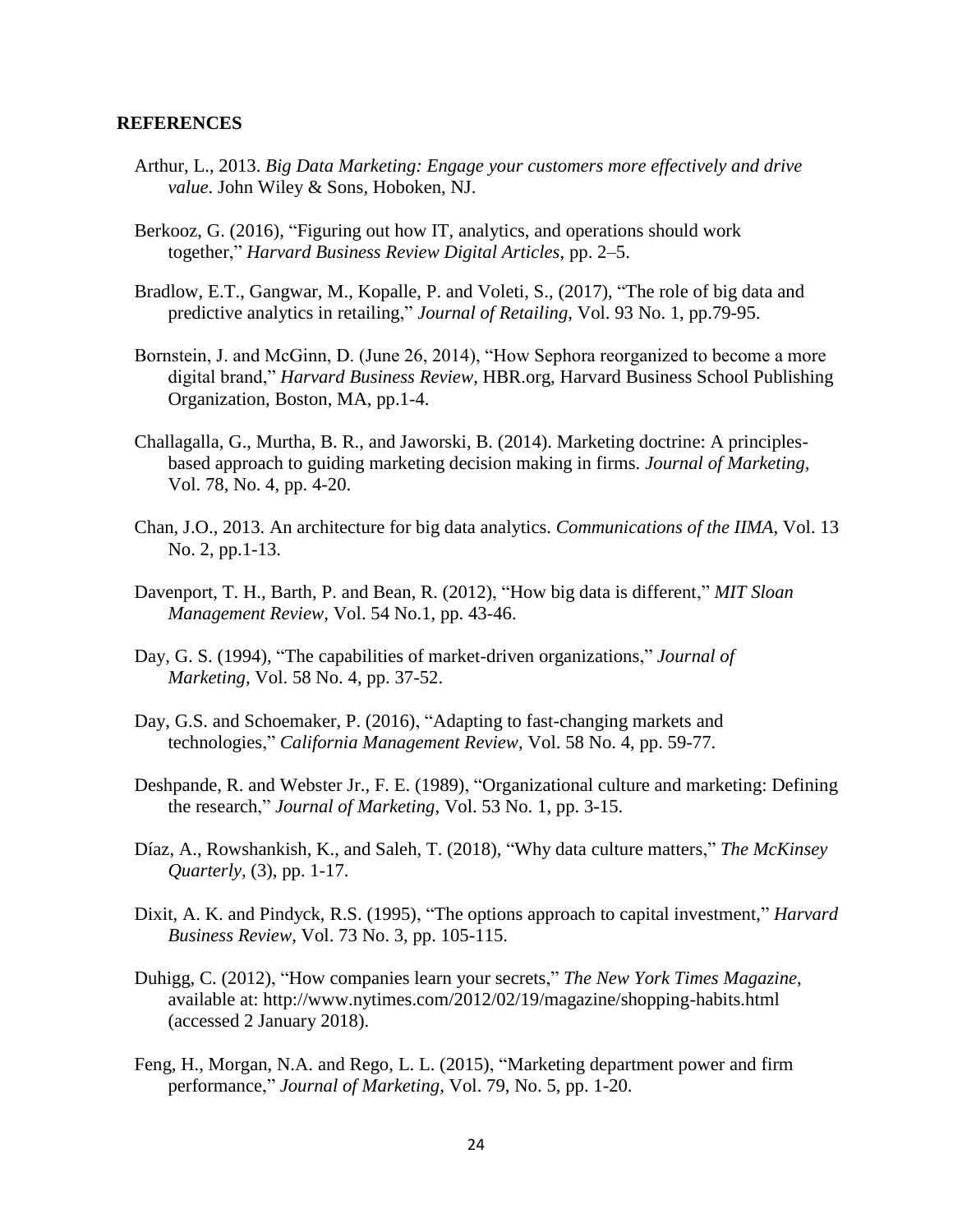- Fleming, O., Fountaine, T., Henke, N., and Saleh, T. (2018), "Ten red flags signaling your analytics program will fail," *McKinsey Quarterly*, (May), available at: https://www.mckinsey.com/business-functions/mckinsey-analytics/our-insights/ten-red-flagssignaling-your-analytics-program-will-fail (accessed 15 October 2018).
- Gartner, Inc. (2011), "Gartner says solving "big data' challenge involves more than just managing volumes of data," *Press Release*, available at: http://www.gartner.com/ newsroom/id/1731916 (accessed 1 October 2018).
- Glaser, B. and Strauss, A. (1967), *The discovery of grounded theory*, Aldine, Hawthorne, NY.
- Goran, J., LaBerge, L. and Srinivasan, R. (2017), "Culture for a digital age," *McKinsey Quarterly*, No. 3, pp. 56–67.
- Henke, N., Bughin, J. Chu, M., Manyika, J. Saleh, T. Wiseman, B. and Sethupathy, Guru (2016), "The age of analytics: Competing in a data-driven world," *Report McKinsey Global Institute (December)*, available at: https://www.mckinsey.com/businessfunctions/mckinsey-analytics/our-insights/the-age-of-analytics-competing-in-a-datadriven-world (accessed 22 February 2019).
- Hollmann, T., Jarvis, C.B. and Bitner, M.J., (2015), "Reaching the breaking point: a dynamic process theory of business-to-business customer defection," *Journal of the Academy of Marketing Science*, Vol. 43, No. 2, pp. 257-278.
- Homburg, C., Jozic, D., and Kuehnl, C. (2017), "Customer experience management: Toward implementing an evolving marketing concept," *Journal of the Academy of Marketing Science,* Vol. 45 No. 3, pp. 377-401.
- Homburg, C., Vomberg, A., Enke, M. and Grimm, P. H. (2015), "The loss of the marketing department's Influence: Is it really happening? and why worry?" *Journal of the Academy of Marketing Science,* Vol. 43 No. 1, pp. 1-13.
- Johnson, D. S., Clark, B. H. and Barczak, G. (2012), "Customer relationship management processes: How faithful are business-to-business firms to customer profitability?" *Industrial Marketing Management,* Vol. 41 No. 7, pp. 1094-1105.
- LaValle, S., Lesser, E., Shockley, R., Hopkins, M.S. and Kruschwitz, N. (2011), "Big data, analytics and the path from insights to value," *MIT Sloan Management Review*, Vol 52 No. 2, pp. 21-31.
- Maddox, K. (2006), "CMOs, CFOs work on ROI, Relationships," *AdAge,* available at https://adage.com/print/265301 (accessed 14 August 2018).
- Malshe, A., and Sohi, R. S. (2009), "What makes strategy making across the sales-marketing interface more successful?" *Journal of the Academy of Marketing Science,* Vol. 37 No. 4, pp. 400-421.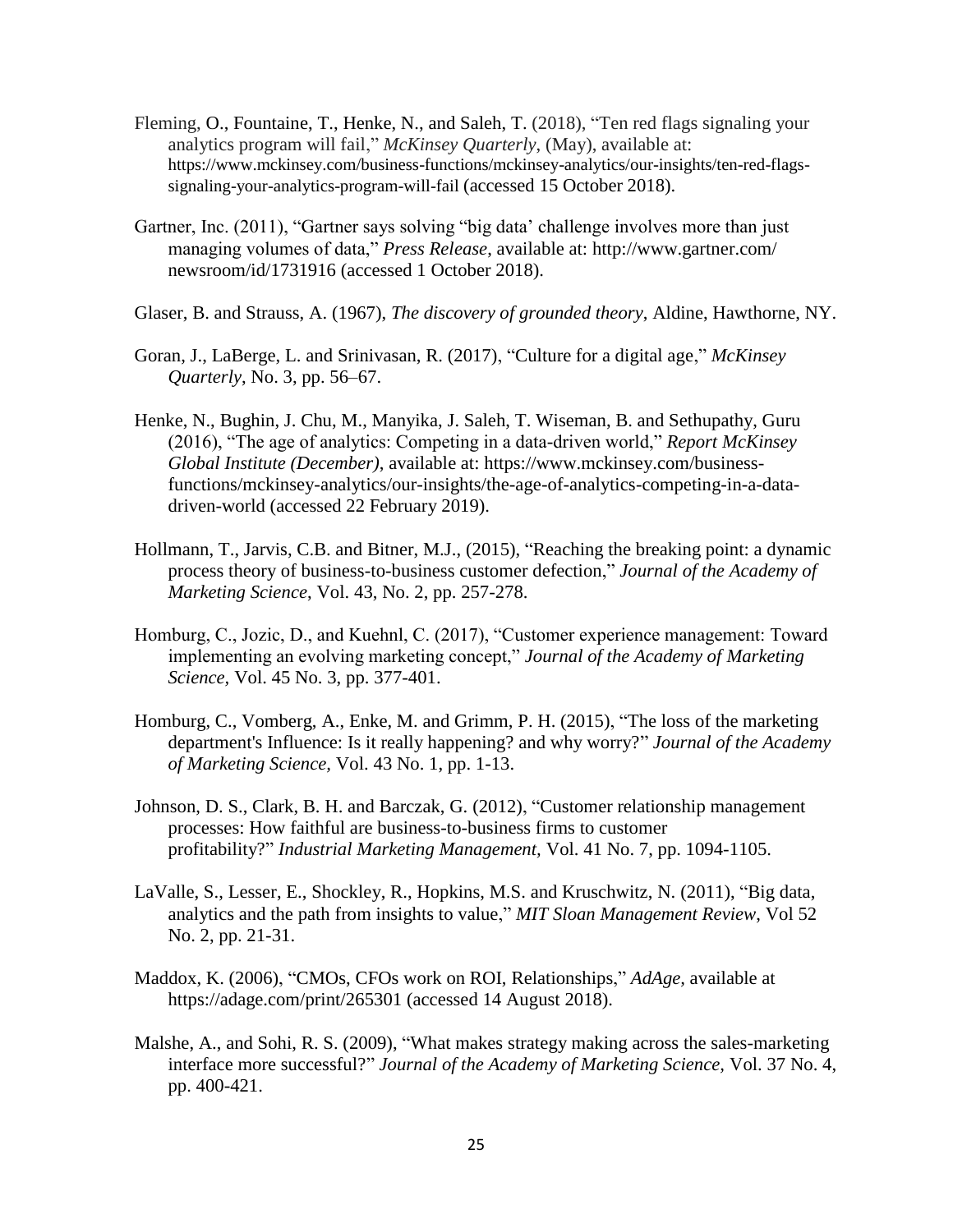Manyika, J., Chui, M., Brown, B., Bughin, J., Dobbs, R., Roxburgh, C., & Byers, A. H. (2011), "Big data: The next frontier for innovation, competition, and productivity," *McKinsey & Company*, available at: https://www.mckinsey.com/~/media/mckinsey/business%20functions/mckinsey%20digit al/our%20insights/big%20data%20the%20next%20frontier%20for%20innovation/mgi\_bi g\_data\_exec\_summary.ashx (accessed January 1, 2019).

- Meer, D. (2015), "Overcoming big data's challenges," *strategy+business,* available at: https://www.strategy-business.com/blog/Overcoming-Big-Datas-Challenges?gko=f3dfe (accessed 3 August 2018).
- Nag, R., and Gioia, D. A. (2012), "From common to uncommon knowledge: Foundations of firm-specific use of knowledge as a resource," *Academy of Management Journal*, Vol. 55 No. 2, pp. 421–457.
- Nichols, W. (2013), "Advertising analytics 2.0," *Harvard Business Review,* Vol. 91, No. 3, pp. 60-68.
- Payne, E.M., Peltier, J. W., and Barger, V. A. (2017). "Omni-channel marketing, integrated marketing, and consumer engagement: A research agenda." *Journal of Research in Interactive Marketing,* Vol. 11, No. 2, pp. 185-197.
- Rai, A. (2016), "Editor's comment: synergies between big data and theory," *MIS Quarterly,* Vol. 40 No. 2, pp. iii-ix.
- Ries, E. (2011), *The lean startup: How today's entrepreneurs use continuous innovation to create radically successful businesses,* Crown Business, New York, NY.
- Spiegel, E. (2014), "The Six Challenges of Big Data," *The Wall Street Journal*, available at <http://blogs.wsj.com/experts/2014/03/26/sixchallengesofbigdata/> (accessed 21 May 2018).
- Slater, S. F., Olson, E. M., and Finnegan, C. (2011), "Business strategy, marketing organization culture, and performance," *Marketing Letters,* Vol. 22 No. 3, pp. 227-242.
- Srivastava, R. K., Shervani, T. A. and Fahey, L. (1998), "Market-based assets and shareholder value: A Framework for analysis," *Journal of Marketing,* Vol. 62 No. 1, pp. 2-18.
- Stewart, D.W., (2009), "Marketing accountability: Linking marketing actions to financial results," *Journal of Business Research*, Vol. 62 No. 6, pp. 636-643.
- Stone, M. D. and Woodcock, N.D. (2014). "Interactive, Direct and Digital Marketing: A Future that Depends on the Better Use of Business Intelligence," *Journal of Research in Interactive Marketing*, Vol. 8 No. 1, pp. 4-17.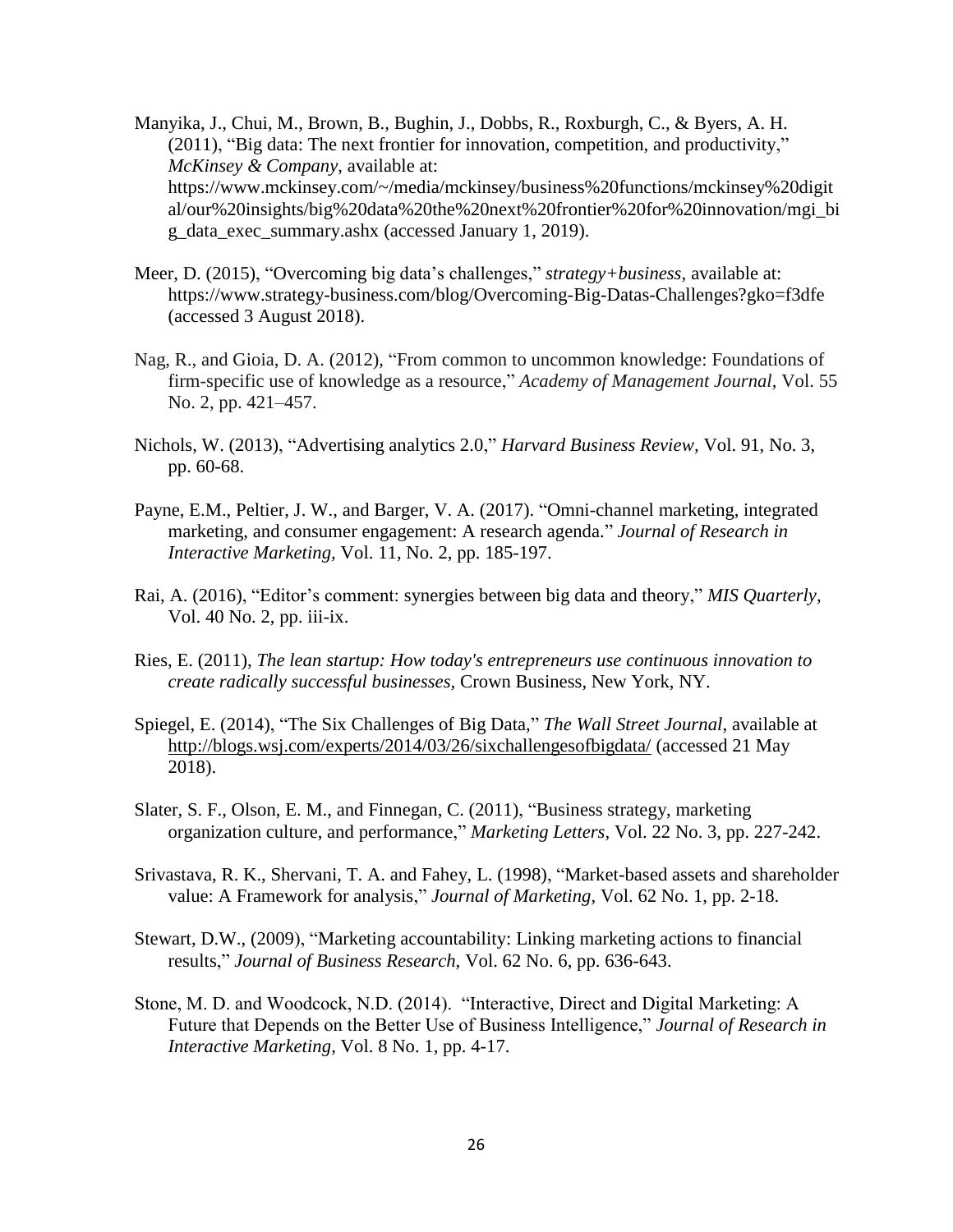- Strauss, A. L., and Corbin, J. M. (1998), *Basics of qualitative research: Techniques and procedures for developing grounded theory*, Sage Publications. Thousand Oaks, CA.
- Taplan, J. (2017), *Move fast and break things: How Facebook, Google and Amazon cornered culture and undermined democracy,* Hachette Book Group, New York, NY.
- Teece, D., Pisano, G. and Shuen, A. (1997), "Dynamic capabilities and strategic management," *Strategic Management Journal,* Vol. 18 No. 7, pp. 509-533.
- Torres, M. N. (2008), "Florida investigates complaints about prepaid phone cards: Consumers claim firms sell more time than they deliver," *McClatchy - Tribune Business News*, available at https://www.tmcnet.com/usubmit/2008/04/14/3384126.htm (accessed 2 February 2018).
- Tuli, K. R., Kohli, A. K., and Bharadwaj, S. G. (2007), Rethinking customer solutions: from product bundles to relational processes. *Journal of Marketing*, Vol. 71 No. 3, pp. 1–17.
- Verhoef, P.C. and Leeflang, P.S.(2009), "Understanding the marketing department's influence within the firm," *Journal of Marketing*, Vol. 73 No. 2, pp. 14-37.
- Wedel, M. and Kannan, P. K. (2016), "Marketing analytics for data-rich environments," *Journal of Marketing*, Vol. 80 No. 6, pp. 97-121.
- White, J. C., Conant, J. S., and Echambadi, R. (2003), "Marketing strategy development styles, implementation capability, and firm performance: Investigating the curvilinear impact of multiple strategy-making styles," *Marketing Letters,* Vol. 14 No. 2, pp. 111- 124.
- Yin, R. K. (1994). "*Case study research: Design and methods*," Applied Social Research Methods Series, Vol. 5, rev. ed., Sage Publications, Thousand Oaks, CA.
- Yin, R. K. (2011). "*Qualitative research from start to finish*," The Guilford Press, New York, NY.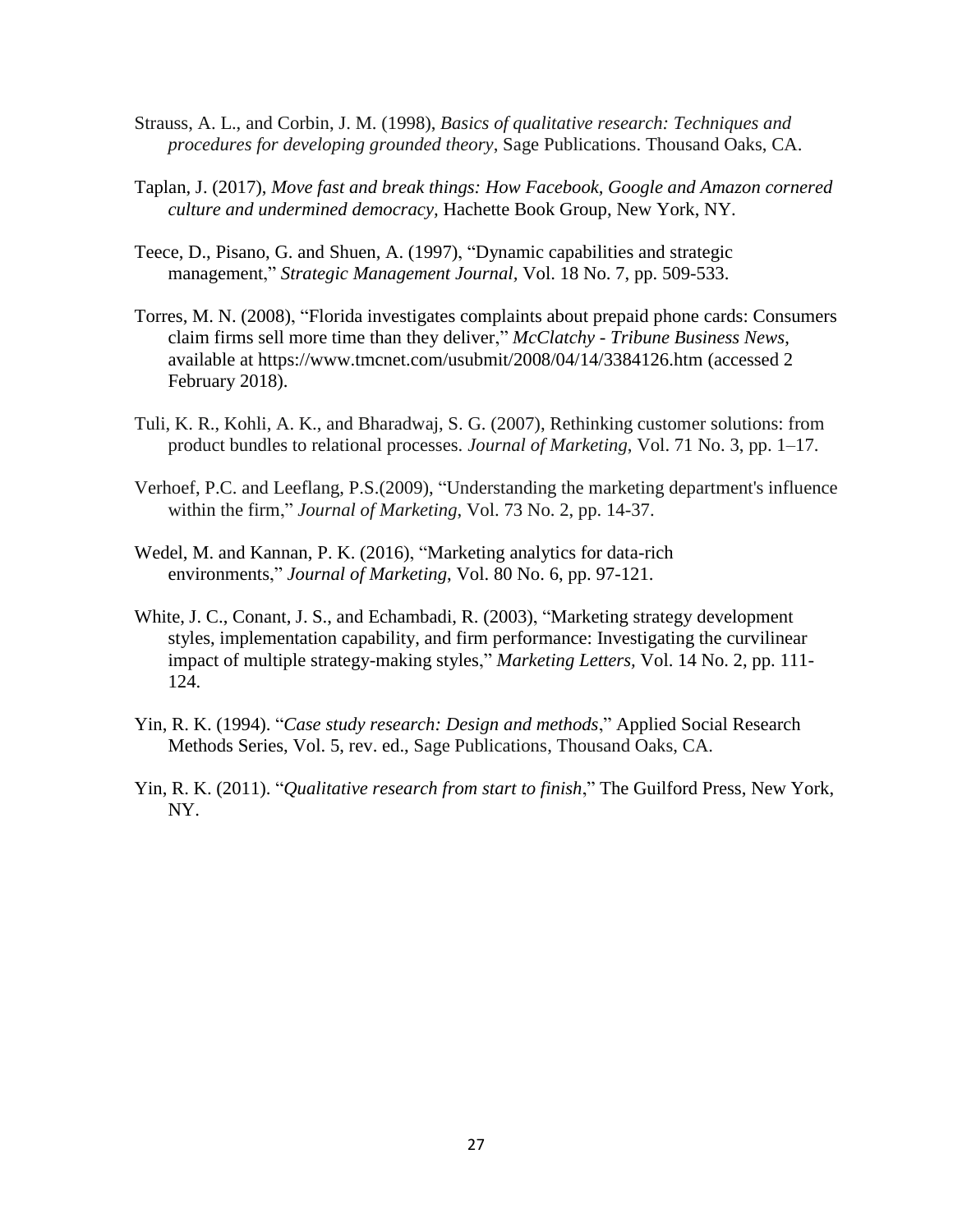| Firm                               | <b>Job Title</b>                | Location     |
|------------------------------------|---------------------------------|--------------|
| <b>Telecom Equipment</b>           | VP of Product Development       | USA/China    |
| Manufacturing                      |                                 |              |
| Telecommunications                 | Global Head Healthcare Vertical | <b>USA</b>   |
| Advertising                        | <b>Chief Marketing Officer</b>  | <b>USA</b>   |
| <b>Energy Utility</b>              | Manager of Data and Business    | <b>USA</b>   |
|                                    | Intelligence                    |              |
| Telecommunications                 | <b>CRM</b> Manager              | <b>USA</b>   |
| <b>Management Consulting</b>       | <b>Analytics Consultant</b>     | Ireland &    |
|                                    |                                 | <b>UK</b>    |
| <b>Retail Banking</b>              | <b>Chief Marketing Officer</b>  | Ireland      |
| <b>Management Consulting</b>       | <b>Analytics Consultant</b>     | Ireland $\&$ |
|                                    |                                 | <b>UK</b>    |
| Media Company                      | <b>Analytics Manager</b>        | Ireland      |
| Telecommunication                  | <b>Head of Online Marketing</b> | Ireland      |
| <b>Management Consulting</b>       | <b>Analytics Consultant</b>     | Ireland $&$  |
|                                    |                                 | <b>UK</b>    |
| Audit/Consulting                   | <b>Audit Manager</b>            | Ireland      |
| <b>Financial Services</b>          | <b>Marketing Consultant</b>     | Ireland &    |
|                                    |                                 | <b>UK</b>    |
| Airline Analytics Service Provider | <b>Management Consultant</b>    | Ireland &    |
|                                    |                                 | <b>UK</b>    |
| Publishing                         | Director of Analytics           | <b>USA</b>   |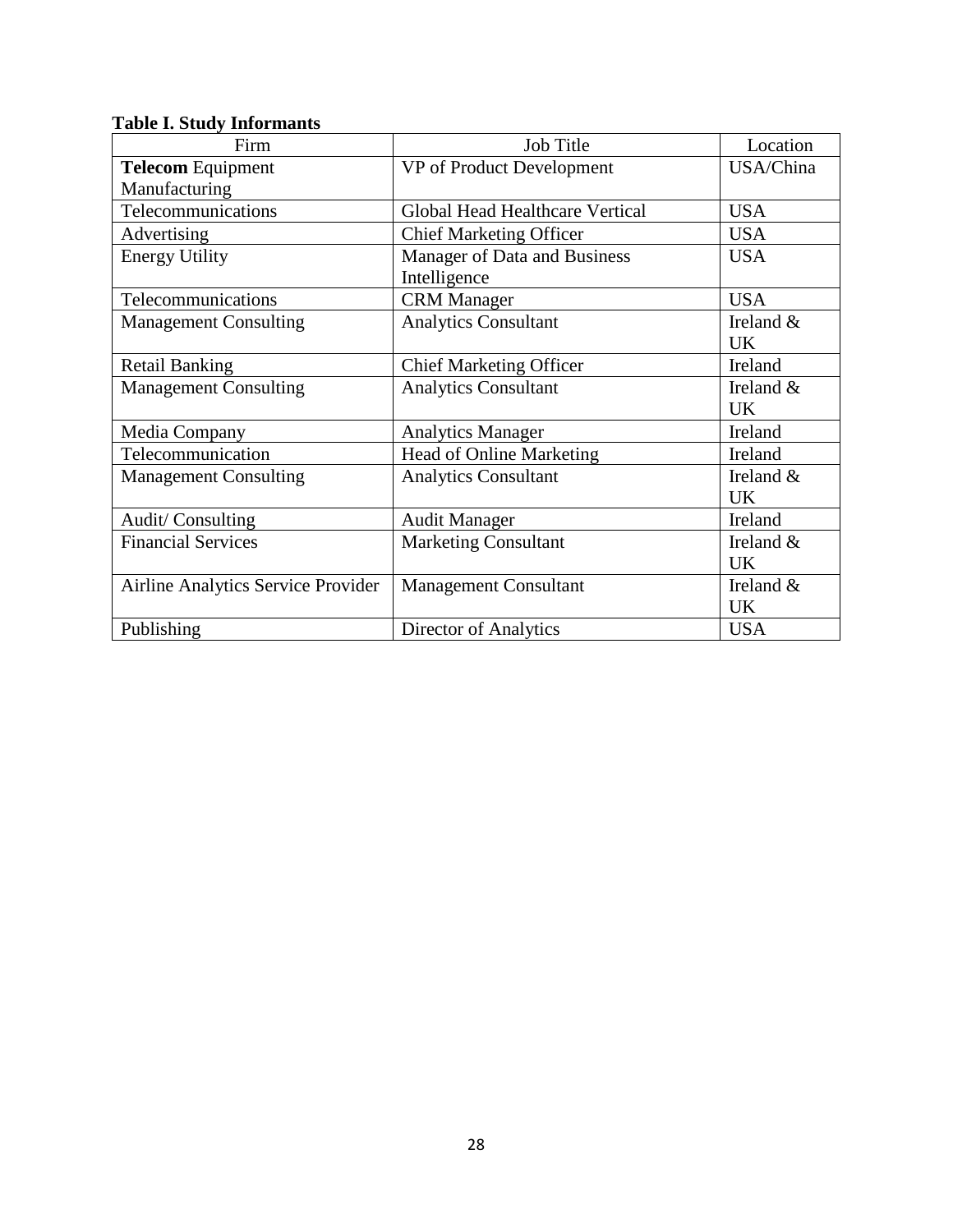| <b>Zero Order Categories</b>                 | <b>First Order Categories</b> | <b>Second Order</b>   | <b>Third Order</b>        |
|----------------------------------------------|-------------------------------|-----------------------|---------------------------|
|                                              |                               | <b>Categories:</b>    | <b>Categories</b>         |
|                                              |                               | <b>Purpose</b>        | (research question)       |
| Customer lifetime value                      | Decision-making tools and     | Informing product     | The Meaning of BDA in     |
| $A/B$ testing                                | capabilities                  | innovation and        | <b>Marketing Practice</b> |
| Predictive modelling                         |                               | marketing strategy    |                           |
| Managing customer churn                      |                               | by all firms but      |                           |
| Moving beyond historical data                |                               | especially digital    |                           |
| Data visualization                           |                               | natives               |                           |
| A single integrated record of the            |                               |                       |                           |
| customer                                     |                               |                       |                           |
| Real-time profiling of customer              |                               | Defensive brand       |                           |
| Tracking social media                        |                               | protection (primarily |                           |
| Tracking click stream                        |                               | brand-centric firms)  |                           |
| Predicting customer risk                     |                               |                       |                           |
| Forecasting consumer needs                   |                               |                       |                           |
| Analyze traction/click data                  |                               |                       |                           |
| Analyze social media data                    |                               |                       |                           |
| Data makes product smarter                   |                               |                       |                           |
| Using 3 <sup>rd</sup> party data for product |                               |                       |                           |
| development                                  |                               |                       |                           |
| Customer service support                     |                               |                       |                           |
| Improve customer experience                  |                               |                       |                           |
| Minimizing customer acquisition cost         |                               |                       |                           |
| Selling/service cost reduction               |                               |                       |                           |
| Integrating data                             |                               |                       |                           |
|                                              |                               |                       |                           |

## **Table II. Exemplary Coding Results for Meaning of Big Data Analytics**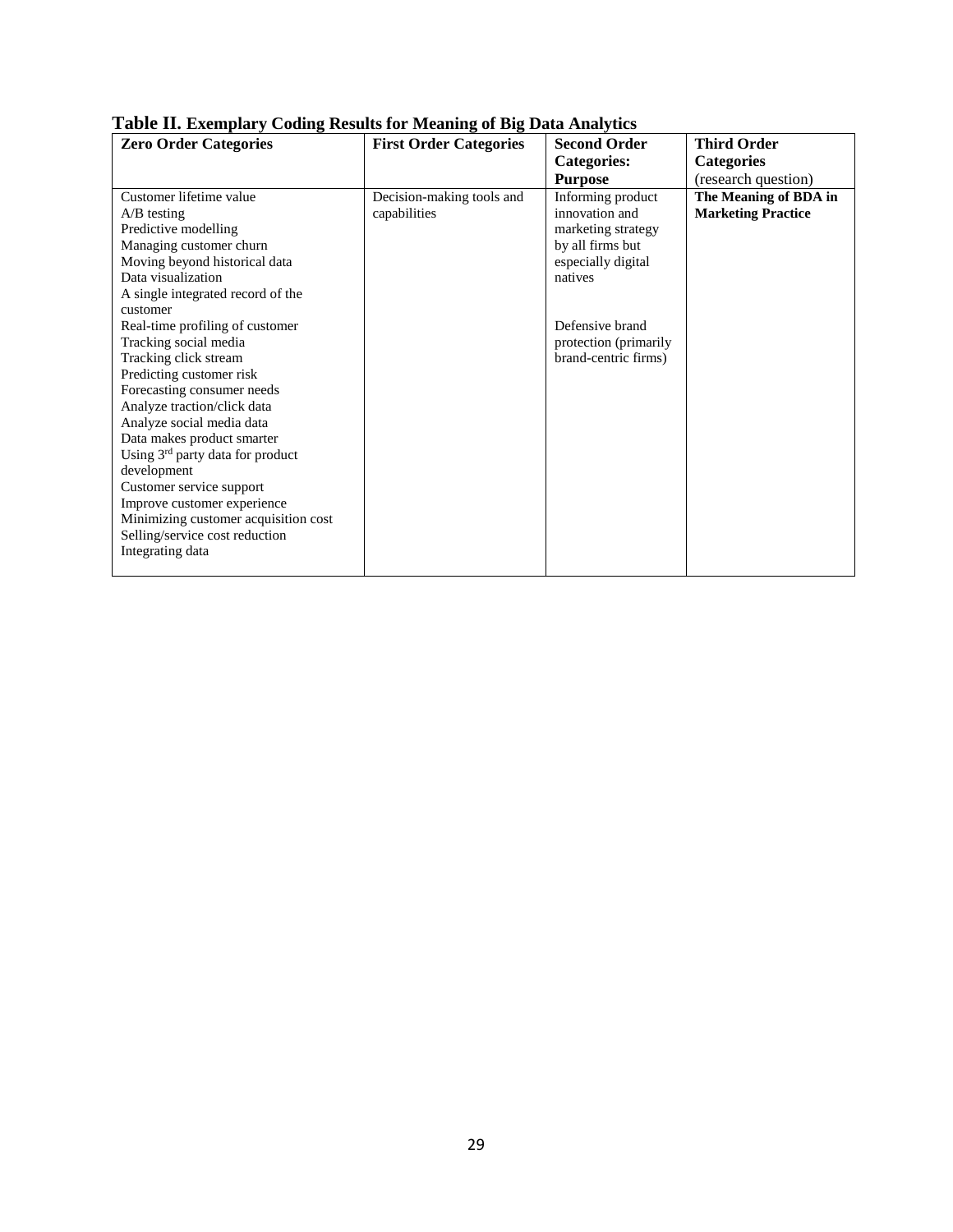| re man banque county repairs for the rive bea<br><b>Zero Order Categories</b>                                                                                                                                                                                                                               | <b>First Order</b><br><b>Categories</b> | es in BB11 imprementation<br><b>Second Order Categories</b> | <b>Third Order</b><br><b>Categories</b> |
|-------------------------------------------------------------------------------------------------------------------------------------------------------------------------------------------------------------------------------------------------------------------------------------------------------------|-----------------------------------------|-------------------------------------------------------------|-----------------------------------------|
|                                                                                                                                                                                                                                                                                                             |                                         |                                                             | (research question)                     |
| Tools like Google Analytics<br>Recent recruits<br>Tactical performance indicators<br>Not integrated with firm strategy<br>Seek free online skills training<br>Seek analytics application<br>opportunities with internal customers<br>Tactical objectives: increase page visits<br>Bottom-up decision-making | Sprouting                               | 1 <sup>st</sup> stage BDA implementation                    | Data-driven marketing                   |
| Descriptive analytics<br>Imprecise assumption-based estimates<br>Senior management discussions with<br>external consultants<br>Exploring relevant metrics<br>Finding external sources of data<br>What are we doing about big data?                                                                          | Recognition                             | 2 <sup>nd</sup> stage BDA implementation                    |                                         |
| Data warehouse investment<br>Recruiting analytics expertise<br>Scaling of BDA capabilities<br>ROI on BDA investments<br>Micro-segmentation/customer profiles                                                                                                                                                | Commitment                              | 3 <sup>nd</sup> stage BDA implementation                    |                                         |
| Do you have data to back that up<br>Prove new is superior to present<br>Flattening the decision-making process<br>Integrating third-party data<br>Data ethics dilemmas<br>Branding priorities verses analytics                                                                                              | <b>Culture Shift</b>                    | 4 <sup>th</sup> stage BDA implementation                    |                                         |
| AI/ deep learning algorithms<br>Precise CLV<br>Programmatic advertising<br>Data scientists<br>Balance creativity with data driven                                                                                                                                                                           | Mastery: Data driven                    | 5 <sup>th</sup> stage BDA implementation                    |                                         |

## **Table III. Sample Coding Results for the Five Stages in BDA Implementation**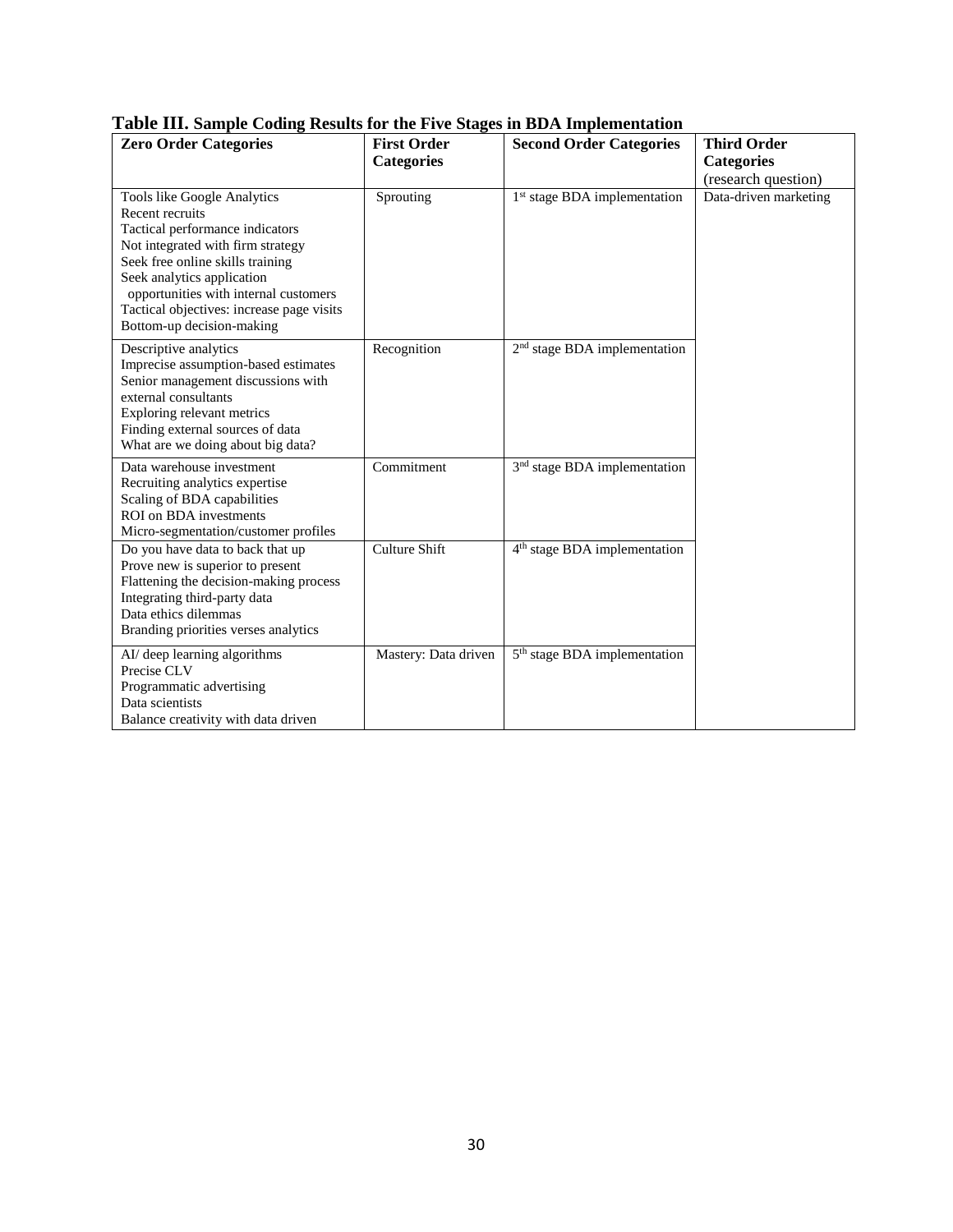| <b>Themes</b>                                       | <b>Summary of Results</b>                                            |
|-----------------------------------------------------|----------------------------------------------------------------------|
| Marketing BDA as tools and capabilities for         | <b>Analytics Tools and Capabilities</b>                              |
| innovation, strategy and risk management            | Acquisition, churn, advertising                                      |
| (Research Question 1)                               | optimization, predictive modelling, A/B                              |
|                                                     | testing, CLV management, social                                      |
|                                                     | media tracking and data integration -                                |
|                                                     | especially digital native firms                                      |
|                                                     | <b>Purpose: Informing Product Innovation</b>                         |
|                                                     | and Marketing Strategy - especially                                  |
|                                                     | technology firms                                                     |
|                                                     | <b>Purpose: Defensive Marketing</b>                                  |
|                                                     | Clickstream and social media tracking                                |
|                                                     | to manage risk – especially brand                                    |
|                                                     | centric firms                                                        |
| <b>Implementation of BDA in marketing means the</b> | Implementation is a function of                                      |
| organization must sense and interpret the           | dynamic capabilities (sensing, learning,                             |
| environment and have a devoted champion             | filtering) relating to the degree to which                           |
| (Research Question 2)                               | marketing BDA is championed in the                                   |
|                                                     | firm.                                                                |
|                                                     |                                                                      |
| <b>BDA Champions use different dynamic</b>          | Recent recruits use vigilant learning to                             |
| capabilities depending on their organizational      | develop turnkey tools and focus on                                   |
| level (Research Question 2)                         | customer churn and acquisition,                                      |
|                                                     | whereas senior management uses                                       |
|                                                     | organizational redesign capabilities to                              |
|                                                     | invest in warehousing and predictive                                 |
|                                                     | analytics.                                                           |
| BDA capabilities in marketing develop in stages     | Five stages of marketing analytics                                   |
| (Research Question 2)                               | identified: Sprouting, recognition,                                  |
|                                                     | culture shift and data-driven marketing.                             |
|                                                     | There are pitfalls and progress points                               |
| Organizational culture shift most pronounced in     | associated in each stage<br>In becoming data-driven, all but digital |
| brand-centric firms (Research Question 3)           | native firms need to work to embrace a                               |
|                                                     | digital culture, focus on customer                                   |
|                                                     | profit, A/B testing and ROI.                                         |
| <b>Becoming Data-Driven Marketing involves the</b>  | Integrating customer transaction data,                               |
| entire organization (Research Question 3)           | such as clickstream and social media                                 |
|                                                     | data and integrating third party data                                |
|                                                     | means becoming data-driven and                                       |
|                                                     | requires capabilities other than those of                            |
|                                                     | marketing. Organizational goals take                                 |
|                                                     | precedence over marketing's desires.                                 |

**Table IV. Summary of Themes and Results**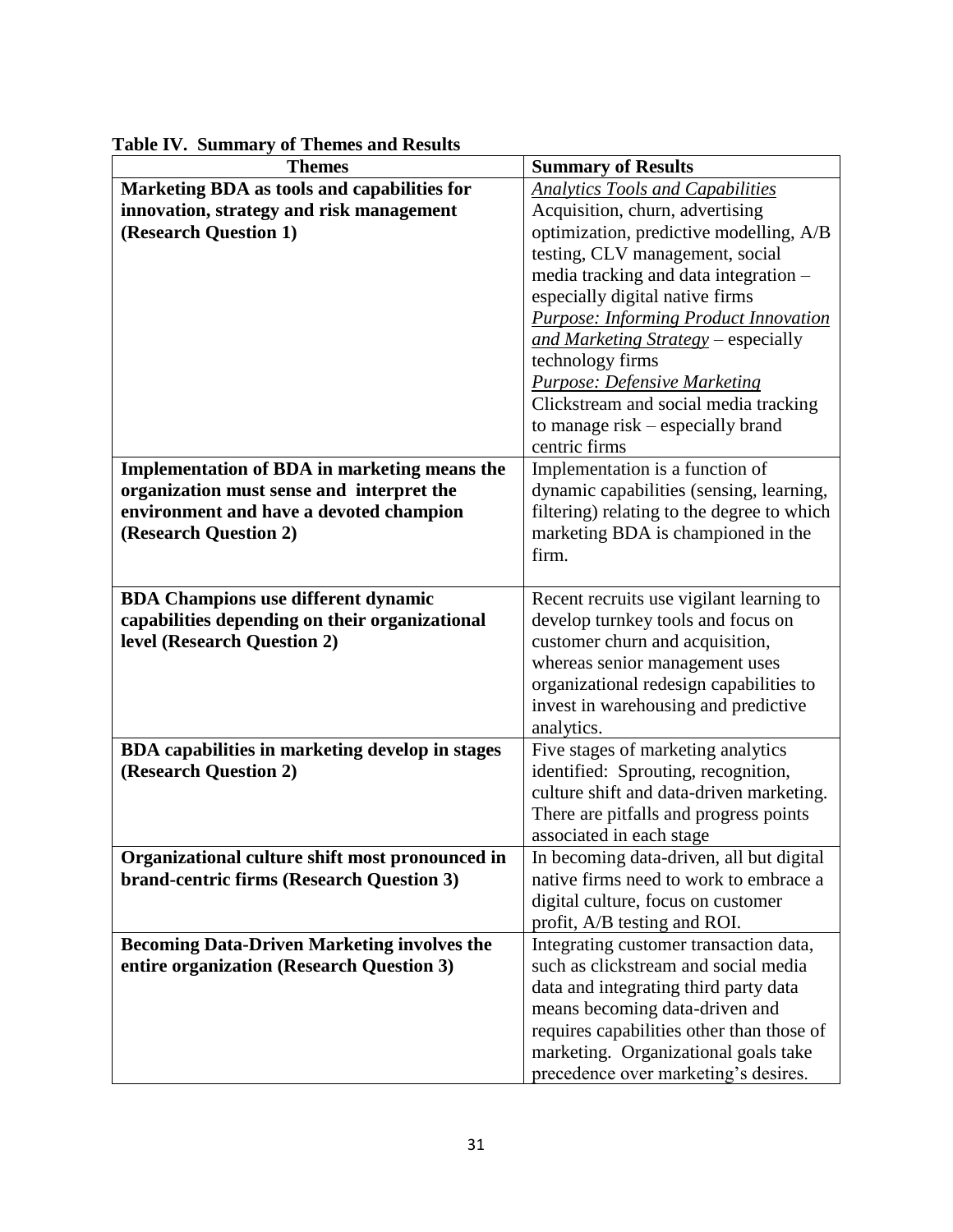

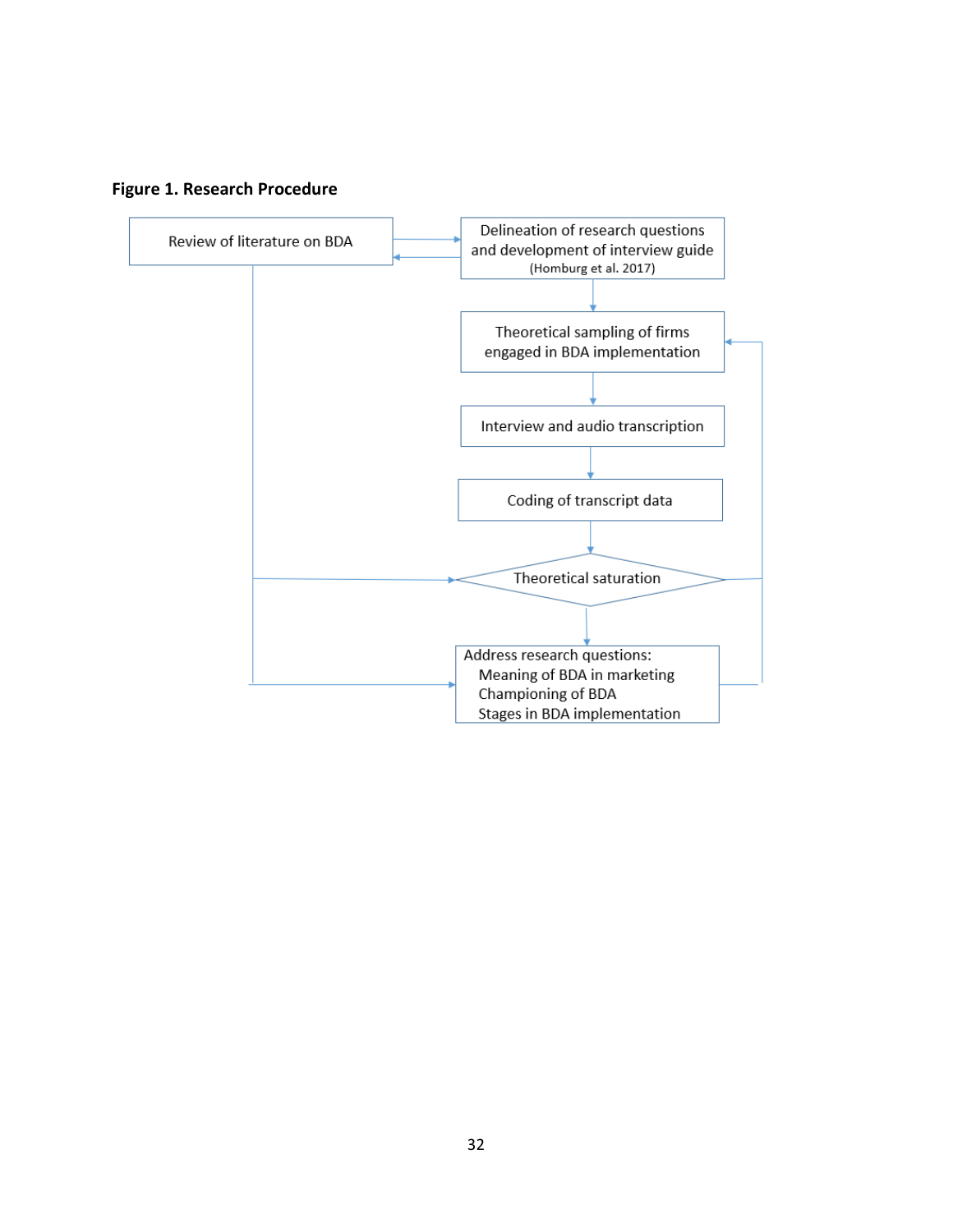| <b>Championing source</b>           | <b>Dynamic Sub-capabilities</b><br>(Day and Schoemaker 2016) | Impact                                                                                                         |
|-------------------------------------|--------------------------------------------------------------|----------------------------------------------------------------------------------------------------------------|
| Recent recruit                      | $\longrightarrow$ Vigilant learning                          | Turnkey tools, tracking<br>customer churn and acquisition                                                      |
| Middle management - Probe and learn |                                                              | Predictive analytics,<br>Social sentiment analysis,<br>A/B testing                                             |
| Senior management                   | $\rightarrow$ Organizational redesign $\rightarrow$          | External consultant, investments:<br>data warehousing, cloud-based,<br>predictive analytics, AI, deep learning |

# **Figure 2. Marketing Big Data Analytics Implementation and Dynamic Capabilities**